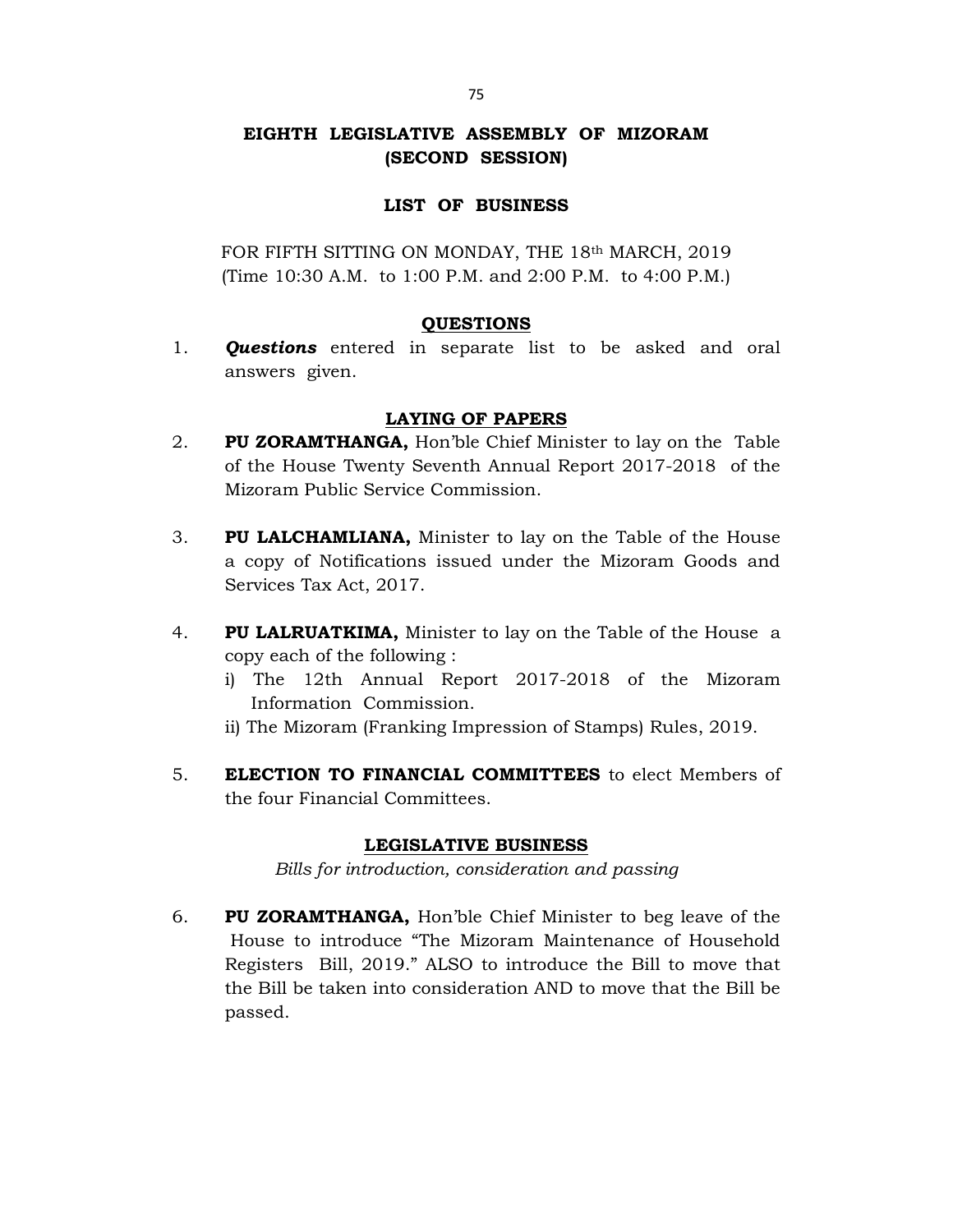7. PU ZORAMTHANGA, Hon'ble Chief Minister to beg leave of the House to introduce "The Mizoram State Legislature Members (Removal of Disqualification) (Amendment) Bill, 2019."

### ALSO

# to introduce the Bill to move that the Bill be taken into consideration AND to move that the Bill be passed.

8. PU LALCHAMLIANA, Minister to beg leave of the House to introduce "The Mizoram Essential Services Maintenance (Amendment) Bill, 2019."

### ALSO

# to introduce the Bill to move that the Bill be taken into consideration AND to move that the Bill be passed.

9. PU TJ.LALNUNTLUANGA, Minister to beg leave of the House to introduce "The Mizoram Forest Act (Amendment) Bill, 2019."

### ALSO

# to introduce the Bill to move that the Bill be taken into consideration AND to move that the Bill be passed.

10. PU TJ. LALNUNTLUANGA, Minister to beg leave of the House to introduce "The Mizoram Motor Vehicles (Taxation) (Amendment) Bill, 2019."

#### ALSO

to introduce the Bill to move that the Bill be taken into consideration AND to move that the Bill be passed.

….

S.R. ZOKHUMA Commissioner & Secretary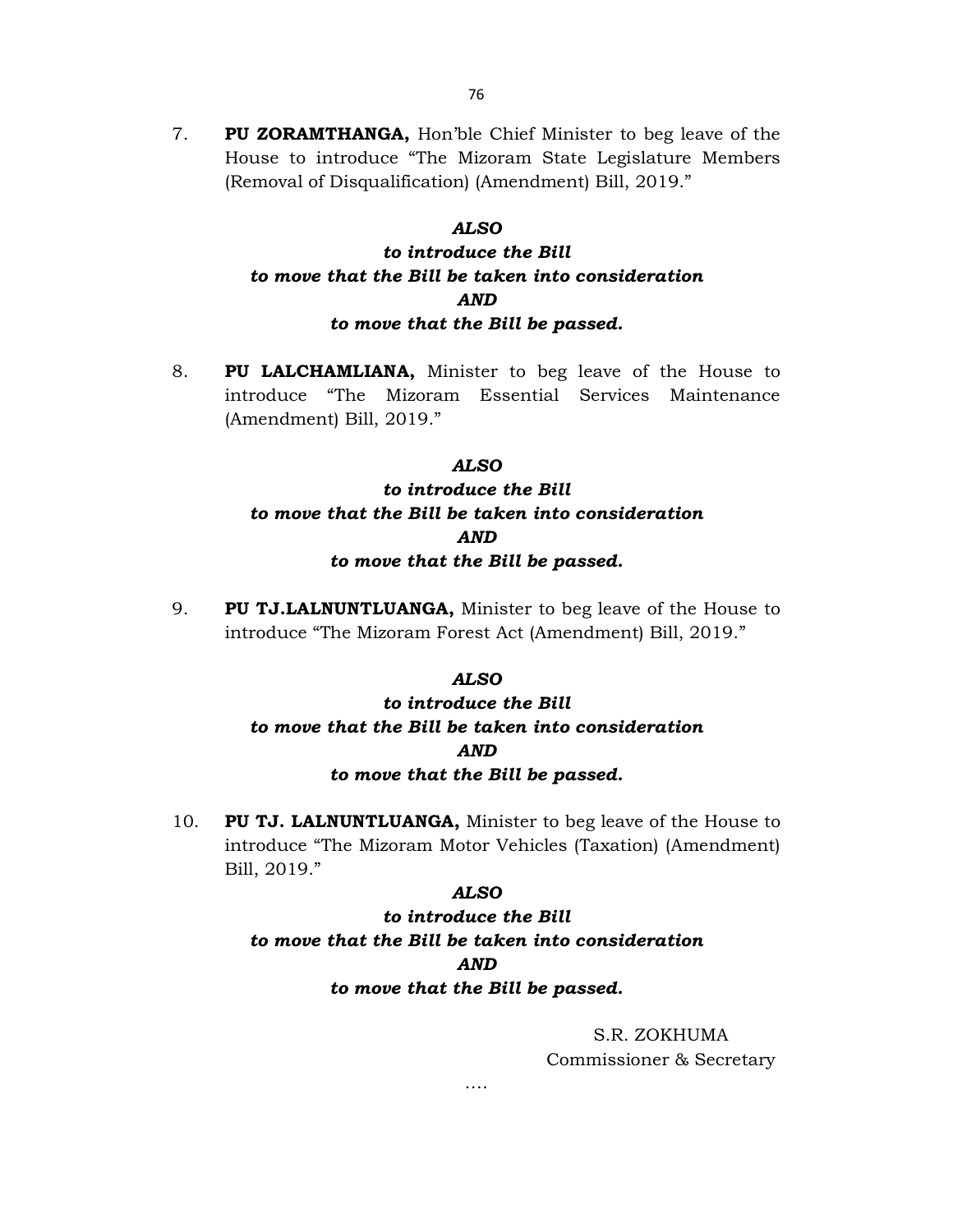**SPEAKER** : For judgement is without mercy to the one who has shown no mercy. Mercy triumphs over judgement.

James 2:13

To start with Question & Answer, i invite Dr. ZR. Thiamsanga to ask Starred Question No. 38.

Dr. ZR. THIAMSANGA: Pu Speaker, thank you. Will the hon. Minister for AH &Vety Department be pleased to state –

Whether there is a plan for reviving Champhai Milk Processing Plant?

SPEAKER : The hon. Minister, Dr. K. Beichhua to reply.

### Dr. K. BEICHHUA, MINISTER: Pu Speaker, the answer is –

Yes, there is a plan for reviving Champhai Milk Processing Plant by changing the pattern. DPR has already been submitted to the Ministry of Agriculture  $\&$  Farmers Welfare Deptt. on 26.2.2019. It is proposed to replace the processing & pasteurising plant with that of chilling plant so that the processed milks are safely brought to Aizawl. MULCO will take up the processing and then distribute to Champhai and others places.

SPEAKER : Supplementary Question from Pu C. Lalmuanpuia.

PU C. LALMUANPUIA: Pu Speaker, thank you. I think my question is related to milks.

 Is there any intention to build another slaughter house at Aizawl New Market since the existing one could not accommodate the whole?

SPEAKER : Supplementary question from Pu H. Biakzaua.

PU H. BIAKZAUA : Pu Speaker, thank you. My Supplementary question are –

 Is it a fact that pigs under Mampui Vety Farm are infested with PRRS? If so, what step will be taken? Secondly, if there is a plan to take up hatchery and if there is any chicklet produced from this farm?

SPEAKER : Dr. ZR. Thiamsanga.

Dr. ZR. THIAMSANGA: Pu Speaker, thank you. Champhai Milk Processing Plant was established in 2007-2008 at a cost of 280 lakh. It was functioning smoothly for one to two years but being abandoned due to failure of mechanism. Yet, the Plant continued to receive large amount of milk for processing. Thus, I am thankful that the government intends to revive the Plant.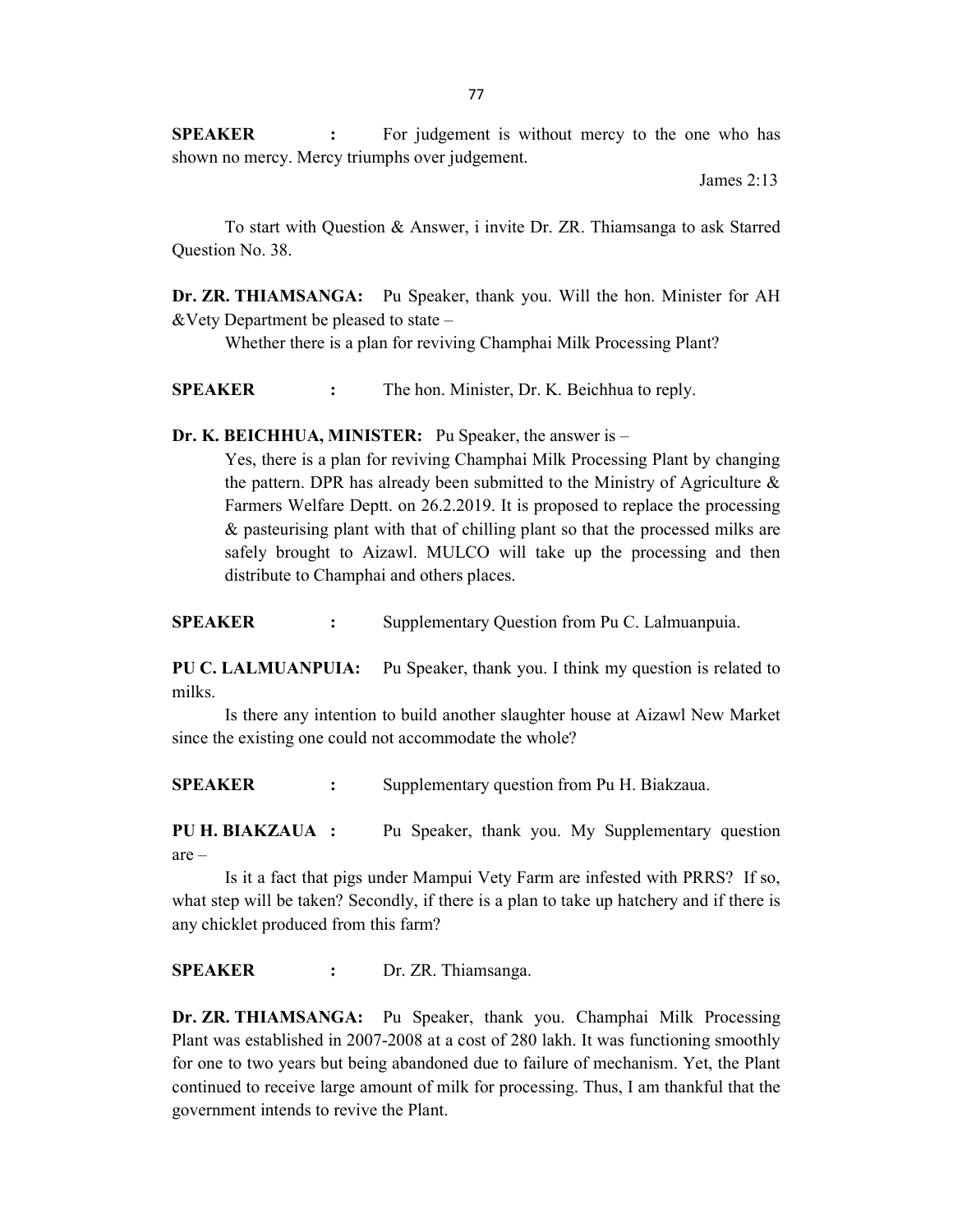My Supplementary question are –

 We import pork and piglet through Champhai. Is there any plan for prevention of PRRS?

 While processing milks, is it possible to take up skimmed milks processing at the same time? May the government make a plan for that purpose?

SPEAKER : This question covers from Champhai to Aizawl, and then Lawngtlai. Let us invite the hon. Minister, Dr. K. Beichhua to reply.

Dr. K. BEICHHUA, MINISTER: Pu Speaker, to answer hon. Member, Pu Lalmuanpuia, we need slaughter house for Aizawl New Market and plan will soon be made.

 Regarding the question of hon. Member Pu Biakzaua, I have visited Mampui farm and witnesses pigs infested with PRRS. It is therefore proposed to dispose such farm animals and sterilize the farm for a new start. Regarding hatching plant, incubator is applicable so will set up after repaired.

 As of the question of Dr. ZR Thiamsanga, the widespread of PRRS is known and the the government has even issued order of restriction of importing pig. We are trying our best and no formation of newly infection has yet been received.

 Initiative has also been made for inspection of animal health which may be imported from the east. Regarding the content of fat in MULCO milk production, the quality is categorized in three types such as FFAI which content 3% of milk, TNF 8.5% and 1.5% in other packages. It is advisable for people with high blood cholesterol to puchase the lowest fat content.

SPEAKER : Hon. Member, Pu Vanlalhlana.

PU VANLALHLANA: Pu Speaker, will the concerned Minister of Agriculture be pleased to state –

 Nos. of selected beneficiaries under NLUP who does not received the funds? Will they receive the funds?

SPEAKER : The concerned Minister to answer the question.

PU C. LALRINSANGA, MINISTER: Pu Speaker, there are 2,794 Nos. selected beneficiaries in various departments; they have not received the funds as yet for their applications are being scrutinized.

SPEAKER : Supplementary question from Pu ZodintluangaRalte.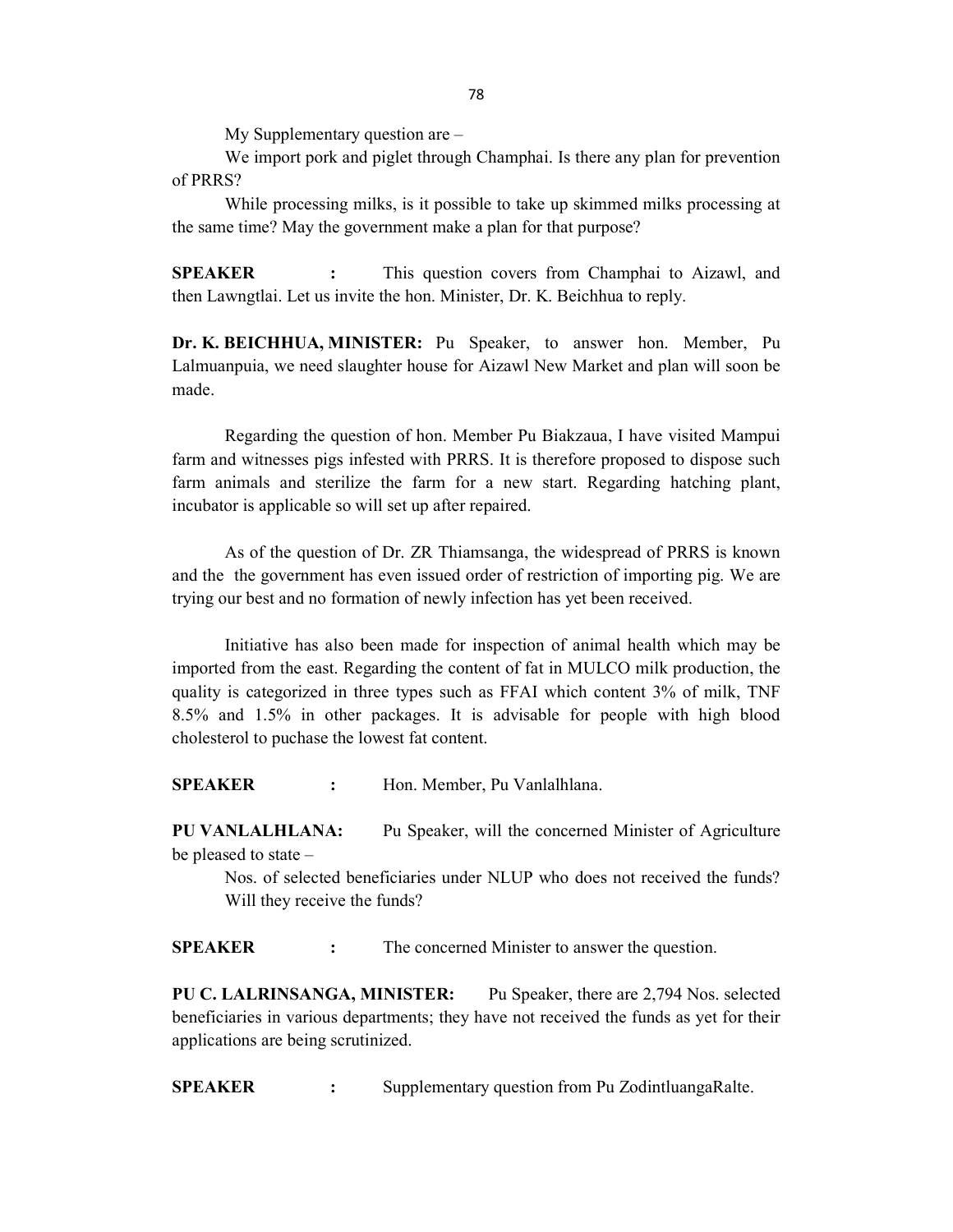PU ZODINTLUANGA RALTE: Pu Speaker, my supplementary question is – When will the Government give back the funds of NLUP which was first credited to their account and then debited again? The people are assured ₹3lakhs under SEDP but the funds are withdrawn. Will the people be given ₹3 lakhs as assured by MNF Party?

SPEAKER : Pu Vanlalhlana.

**PU VANLALHLANA:** There are 2794 beneficiaries who have received  $1<sup>st</sup>$ installment of NLUP funds. Since NLUP is terminated, is there a plan to give the  $2<sup>nd</sup>$ installment to the beneficiaries?

**SPEAKER** : The concerned Minister may answer the question.

PU C. LALRINSANGA, MINISTER: Pu Speaker, regarding the question of Pu Zodintluanga, it is impossible to take effective step due to the coming general election. Those who are selected will continue to receive the funds through SEDP.

Regarding Pu Vanlalhlana's question, I do not have the total number of NLUP beneficiaries, yet, exit protocol is working on it and meetings will be held soon with the Chief Secretary as to whether we will continue with the NLUP funds. Anyway, any related case will be carefully examined by the SEDP Apex Body. All the initiatives taken will be considered carefully by the new leaders.

SPEAKER : The hon. House Leader.

PU ZORAMTHANGA, CHIEF MINISTER: Pu Speaker, we are all aware of NLUP system and we are not satisfied with the scheme. So, we are planning to implement a more effective project through SEDP.

PU ZODINTLUANGA RALTE: Pu Speaker, does it mean that those who have received the funds can utilize it?

SPEAKER : I believe the concerned Minister could provide a clear answer to the question.

PU ZORAMTHANGA CHIEF MINISTER: Pu Speaker, the amount already been paid will not be taken back.

**SPEAKER** : We will now move on to starred Question No. 40 and Pu Vanlaltanpuia to ask.

Dr. VANLALTANPUIA: Thank you, Pu Speaker. Will the concerned Minister of Soil & Water Conservation Department be pleased to state –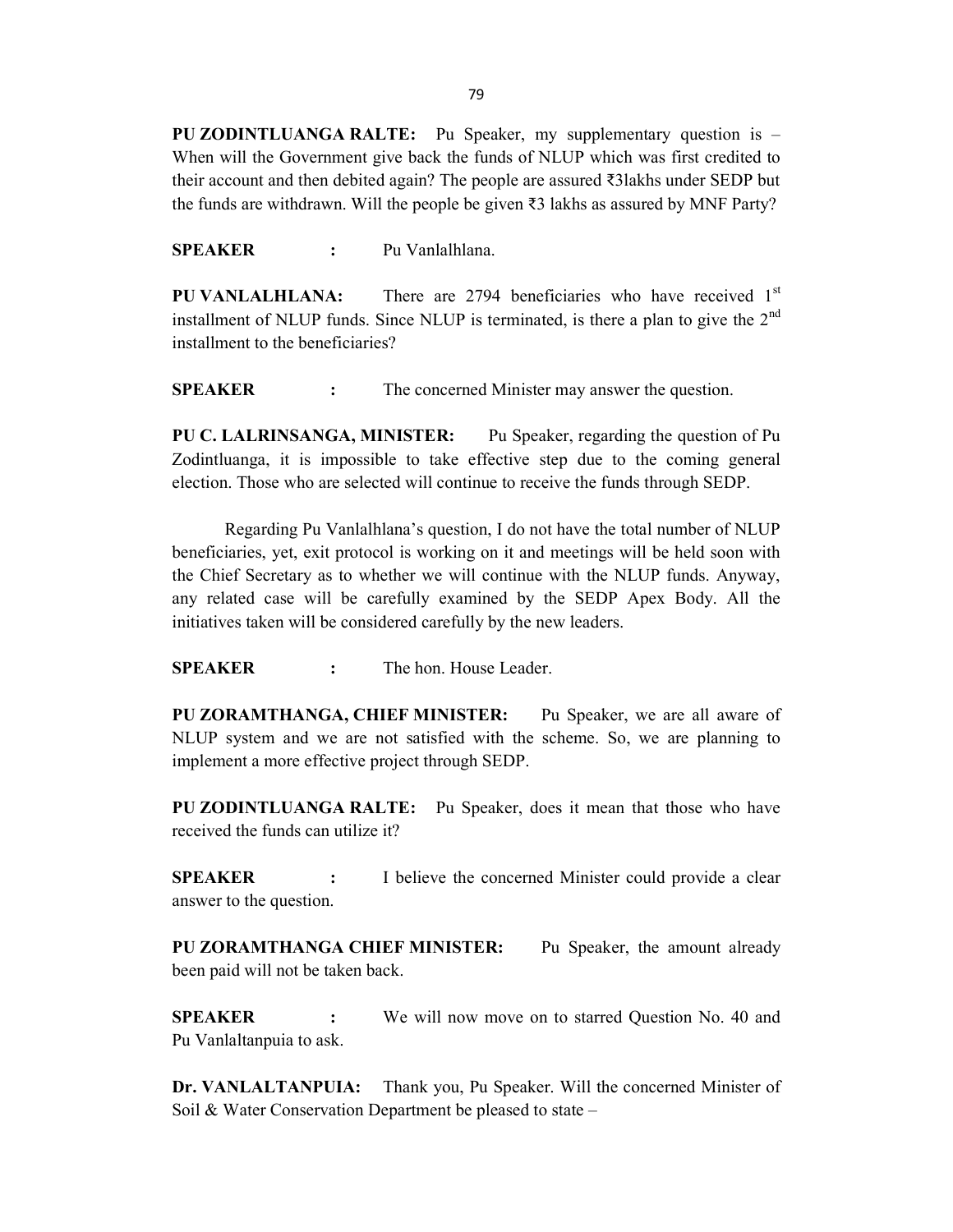80

 The reason that the office building of Soil & Water Conservation Deptt. at Haulawng being deserted?

SPEAKER : The concerned Minister to answer the question.

PU R. LALZIRLIANA, MINISTER: Pu Speaker, Soil & Water Conservation office building at Haulawng is not deserted and is still intact.

SPEAKER : Supplementary question.

Dr. VANLALTANPUIA: Pu Speaker, we have visited the office building and it seems being deserted as the building is very poor. I believe it is not functioning properly. So, is there a way to improve this particular department?

SPEAKER : The hon. Member Pu C. Lalsawivunga.

PU C. LALSAWIVUNGA: Thank you, Pu Speaker. My questions are –

i) If National Hydrological Project being implemented in Mizoram; if so, for how many year it will be executed?

ii) Initiative made for the success of 20 projects of Annual Activity Plan 2018 and 3 projects of Minor Irrigation through the BAIDC (Block Agriculture and Irrigation Development Committee)?

iii) If the sanction for New MI Project 6 from RIDF NABARD being finalized?

SPEAKER : The hon. Member, Pu LalrintluangaSailo.

PU LALRINTLUANGA SAILO: Thank you, Pu Speaker. Is there any plan to renovate the office building of Land Resources, Soil & Water Conservation Department at Republic Veng, Aizawl?

SPEAKER : The concerned Minister to give the answer.

PU R. LALZIRLIANA, MINISTER: Pu Speaker, I cannot provide the answer to the question of the hon. Member Pu C. Lalsawivunga since it is not my subject. Regarding godown at Republic Veng, decision will be made only after we receive the sanctions and fortunately our hon. Chief Minister is very much aware of the importance of Land resources, Soil & Water Conservation. So, necessary action will be taken to restore this department in our State.

SPEAKER : The hon. Member, Pu Vanlalthlana.

Dr. VANLALTHLANA: Thank you, Pu Speaker. Will the concerned Minister of Food, Civil Supplies & Consumer Affairs be pleased to state -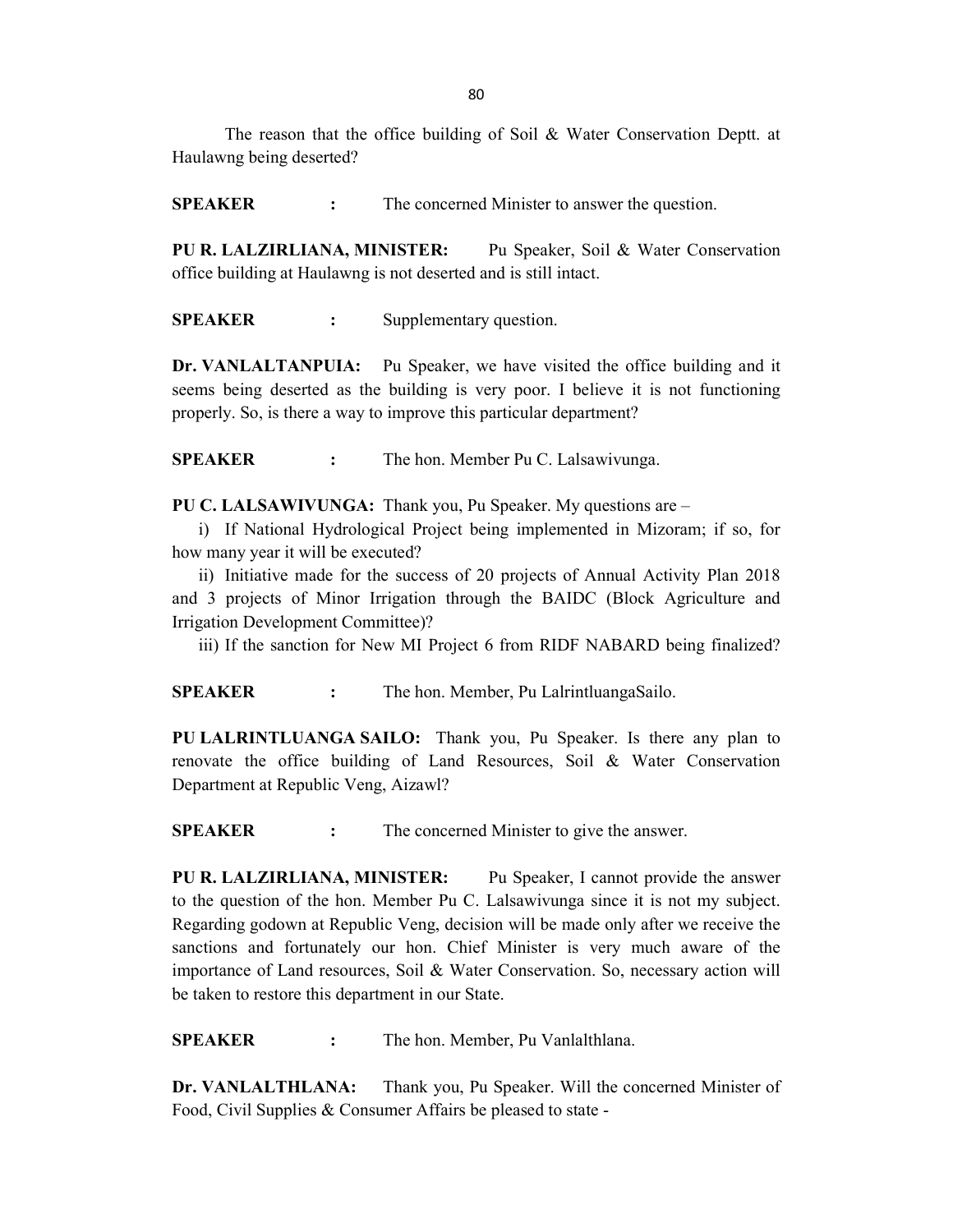- a) Whether the State government is aware of the cost of LPG which is increased by ₹10/- at the distribution point near Ramhlun Sports Complex?
- b) On what ground does the agent sells LPG at a higher price?
- c) Why the LPG agent failed doorstep delivery as reported to the company?
- d) How much is received as Consumer Welfare Fund during 2014 2018?
- e) How much is allotted for strengthening the District Consumer Forum in every District from 2014?
- f) If there is any allotment during  $2018 2019$ ?
- g) Whether the President of Aizawl District Consumer Forum has already been appointed?

**SPEAKER** : The concerned Minister to answer the question.

PU K. LALRINLIANA, MINISTER: Pu Speaker, the answer is as follows –

- a) The State Government is not aware of this but there may be a chance of mutual arrangement between the Local Councils and the distributors.
- b) The State government is not aware of this issue.
- c) The government opined it is more convenient for the people to deliver at a common delivery point.
- d) ₹20 lakhs is received from the Central Government for Consumer welfare Funds for the year 2014 – 2015 and ₹20 lakhs for the year 2015 – 2016.
- e) To reinforce District Consumer Forum, the amounts and Districts in which it is distributed is as follows–

| <b>Name of District</b><br>Consumer<br>Association/Union | 2014-2015 | 2015-2016 | 2016-2017 | 2017-2018 | Year<br><b>TOTAL</b> |
|----------------------------------------------------------|-----------|-----------|-----------|-----------|----------------------|
| Lunglei                                                  | 1,75,000  | 1,50,000  | 15,000    | 15,000    | 3,55,000             |
| Siaha                                                    | 1,75,000  | 1,50,000  | 15,000    | 15,000    | 3,55,000             |
| Champhai                                                 | 1,75,000  | 1,50,000  | 15,000    | 15,000    | 3,55,000             |
| Serchhip                                                 | 1,37,500  | 1,30,000  | 15,000    | 15,000    | 2,97,500             |
| Kolasib                                                  | 1,37,500  | 1,30,000  | 15,000    | 15,000    | 2,97,500             |
| Mamit                                                    | 1,37,500  | 1,30,000  | 15,000    | 15,000    | 2,97,500             |
| Lawngtlai                                                | 1,37,500  | 3,20,000  | 15,000    | 15,000    | 2,97,500             |
| Mizoram Consumer                                         | 3,70,000  | 3,20,000  | 45,000    | 45,000    | 7,80,000             |
| Union (Hqrs)                                             |           |           |           |           |                      |
| <b>TOTAL</b>                                             | 14,45,000 | 12,90,000 | 1,50,000  | 1,50,000  | 3,03,5000            |

 During 2014 – 2016, funds received from the Central were distributed but for 2016 – 2018, it is done from departmental budget.

- f) During financial year of 2018-2019, ₹1.50 lakhs was distributed from the department budget provision on behalf of World Consumer Rights on the  $15<sup>th</sup>$ March, 2019.
- g) As per the office memorandum No.A.12013/2/2014-FCS&CA, the post of the President of Aizawl District Consumer Forum is advertised on 14.1.2019 but no application is received and alternative step is so taken to fill up the post. Thank you.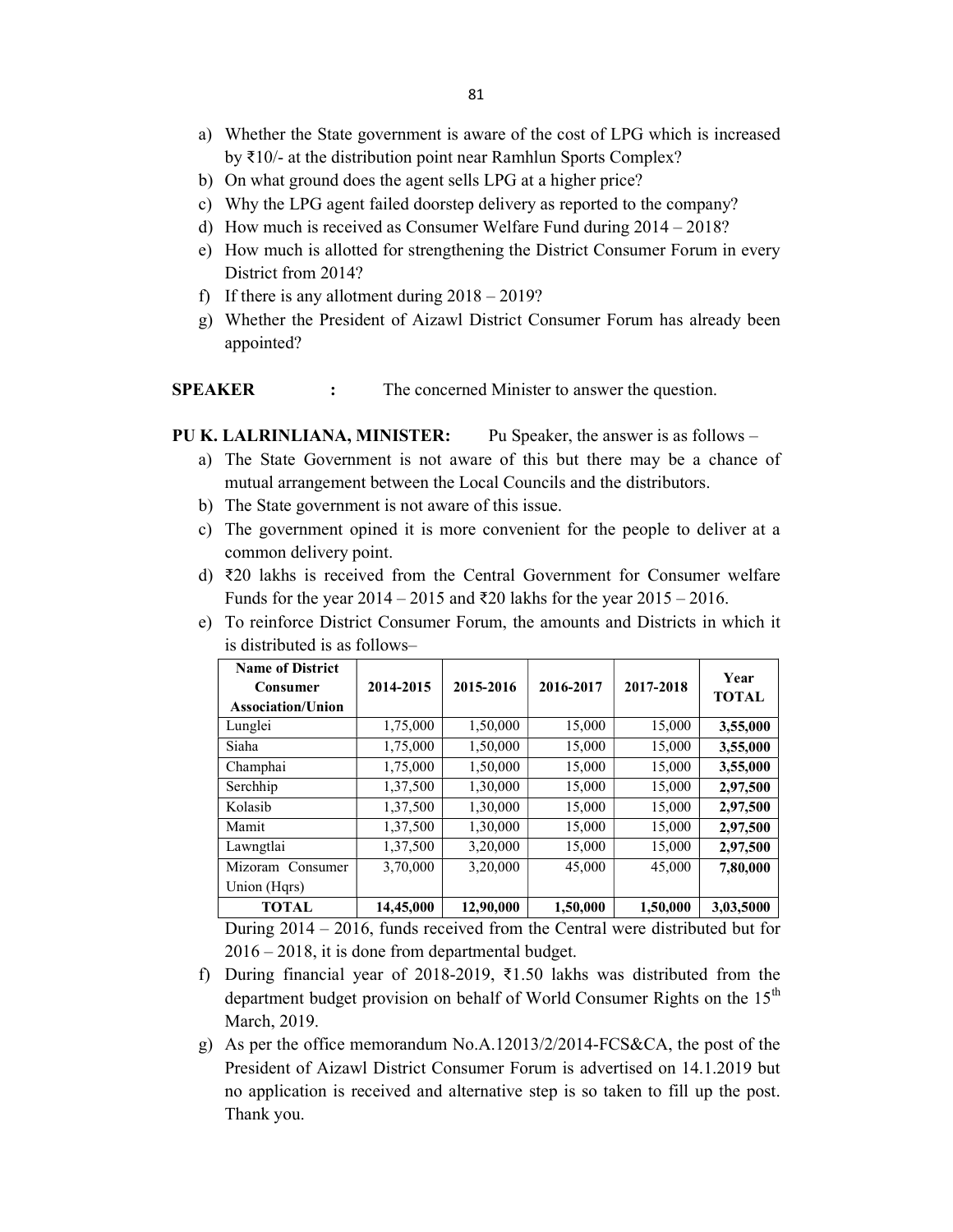SPEAKER : Supplementary question.

Dr. F. LALNUNMAWIA: Thank you, Pu Speaker. Is there any intention to set up more LPG bottling plants so as to meet self-sufficiency?

SPEAKER : Supplementary question from Pu Vanlalthlana.

Dr. VANLALTHLANA: Pu Speaker, my supplementary questions are –

i) An extra amount of  $\overline{z}10/-\overline{z}$  is charged at the distribution point of Ramhlun Sports Complex area which is against LPG Regulation of Supply & Distribution Order, 2000 clause 9(d). So, may the department refund the extra charges to the consumers so made?

ii) The Distributors have given a report to the company that LPG as being distributed home delivery and online booking as being practiced which is not so. May the hon. Minister clarify the fact? Apart from this, the distributors do not issue cash memo on a new connection and that purchase of a new gas stove is regarded as mandatory in every new connection. May the government assure the House that such practices will be stopped?

iii) On 27.4.2015, FCS & CA issued a notice that consumer card photocopy should not be demanded but they did so. And, on 2.6.2015, it is notified that every gas cylinder should be weighed before giving out but it has not been followed. May the government take action against such conducts? How far law & order should involve in such case?

SPEAKER : The concerned Minister to answer the question.

PU K. LALRINLIANA, MINISTER: Pu Speaker, to answer the question of Pu F. Lalnumawia, meeting was held with the Distributors and the Companies to alleviate the problem of LPG supply and introduction of home delivery system. It had also been discussed as to how to motivate the distributors and instill a sense of competition among them.

 Pu Speaker, the Government is not aware of the incident at Ramhlun Complex; it seems mutual arrangement is made between the Local Council, the consumers and the Distributors. So, I do not think extra charge of  $\bar{\tau}$ 10/- will be refunded.

As of online booking, I believe there are some distributors who have not yet ready with the application. Anyway, we will take a closer look and also to the case of cash memo, photocopy on consumer's card and weighing of gas cylinders. Thank you.

SPEAKER : We will now move on to Starred Question No. 42 to be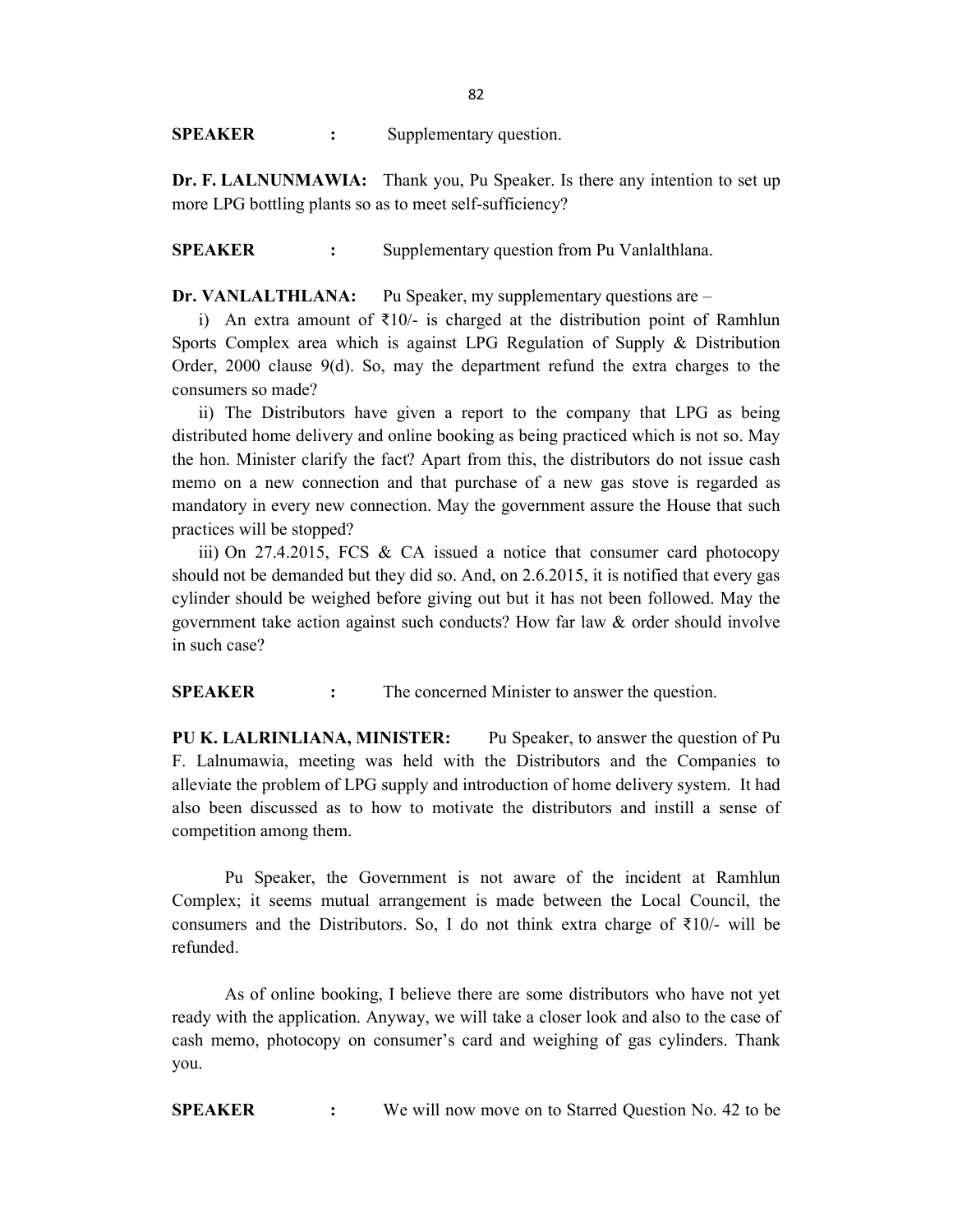asked by Pu F. Lalnunmawia.

Dr. F. LALNUNMAWIA: Thank you, Pu Speaker. Will the concerned Minister of Power & Electricity Department be pleased to state –

- a) If there is any intention to set up 132 kV sub-station for Melriat and the nearby villages, MIMER and Kaihlet?
- b) If so, when will this be executed?

**SPEAKER** : The concerned Minister to answer the question.

PU R. LALZIRLIANA, MINISTER: Thank you, Pu Speaker. The answer is –

- a) Yes, there is a plan for power supply to the mentioned areas.
- b) After completing the ongoing project, it will be given to the aforementioned areas.

SPEAKER : Pu Lalduhoma.

PU LALDUHOMA : Pu Speaker, when will the State Govt. sign purchase agreement of the solar projects?

SPEAKER : The hon. Member, Pu LalrinsangaRalte.

PU LALRINSANGA RALTE, MINISTER: Pu Speaker, is there a way to renovate Serlui 'B' Hydel Project and if it is possible to change the name "Hawla Island" by a more appropriate name?

SPEAKER : Pu F. Lalnumawia.

Dr. F. LALNUNMAWIA: Thank you, Pu Speaker. May the govt. install transformer at 132 kV sub-station and Melriat and if MR employees from the locality of Melriat be recruited for donating a land for this purpose?

SPEAKER : The concerned Minister to answer the question.

PU R. LALZIRLIANA, MINISTER: Pu Speaker, to answer the question of Pu Lalduhoma, tender will be floated regarding the purchase agreement and restoration of Serlui 'B' Hydel Project is in process. Since the rules prohibited naming any Govt. project after a living name, it is possible to change the name 'Hawla Island' by another name as being suggested by many.

We have a plan to put two transformers at Kaihlet and Melhriat and tender has already been floated; the project of 11kV line has been completed for Melriat and 132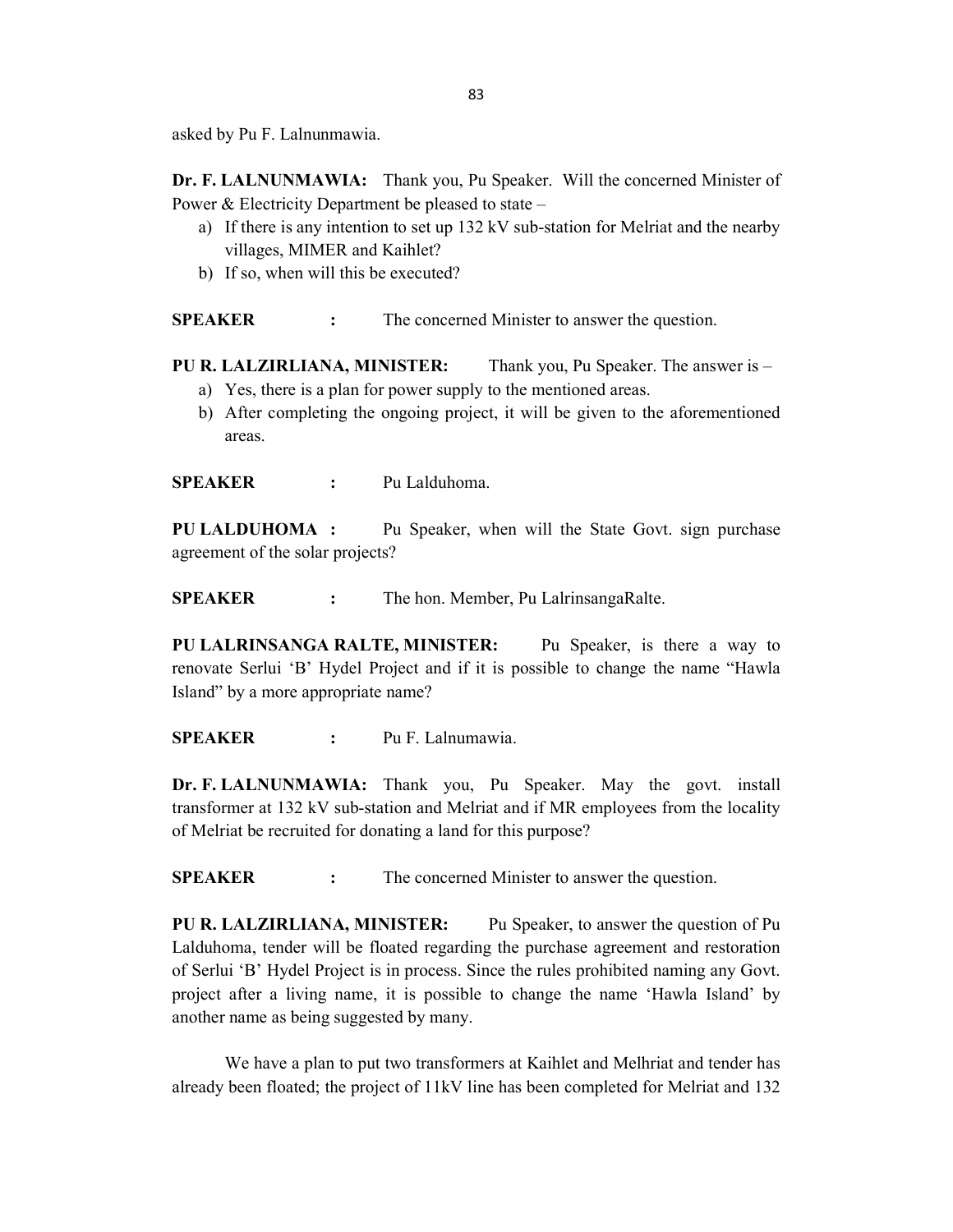kV sub-station. For 11kV line of MIMER, the work has now been postponed as Health Department could not issue "Right of Way". Thank you.

SPEAKER : Starred Question No. 43 from Pu KT Rokhaw.

PU K.T. ROKHAW : Thank you, Pu Speaker, will the concerned Minister be pleased to state –

The estimate time for completion of Tuipang Hydel Project?

SPEAKER : The concerned Minister to answer the question.

PU R. LALZIRLIANA, MINISTER: Pu Speaker, the estimated time for completion of Tuipang Hydel Project is March, 2012.

SPEAKER : Supplementary question.

PU K.T. ROKHAW : Pu Speaker, due to 300 meters pipeline destroyed by a landslide which occurred in October, 2012 and also for the absence of SDO and JE to watch the work progress on the spot, it is difficult to make a progress. Whether the contractor being selected for pipeline work and what is the proposed megawatt for this project?

SPEAKER : The hon. Member, Pu Vanlaltanpuia.

Dr. VANLALTANPUIA: Thank you, Pu Speaker. My questions are –

- i) Is power sub-station at Mualthuam North in a state for commission?
- ii) If a hilly state like ours has more potential for solar power?

SPEAKER : Hon. Member, Pu Vanlalhlana.

PU VANLALHLANA: Pu Speaker, I believe MoU for hydel project on Tuivai, Tlawng, Mat and Chhimtuipui etc. had been signed with various companies. What is our achievement in this regard?

SPEAKER : The concerned Minister to answer the question.

PU R. LALZIRLIANA, MINISTER: Thank you, Pu Speaker. Many of our rivers are surveyed and many believed that our land is rich in natural gas. But for hydel projects tend to destroy land and the animals in it, it is believed that we may give more concentration on hydel projects except on a few rivers like Tuirini which can produce 24 megawatts and Tuivai of 210 megawatts. So, survey to that effect is in progress and permission of Finance Department being obtained to avail loan from BRICS. Hopefully the project will be started by the next financial year.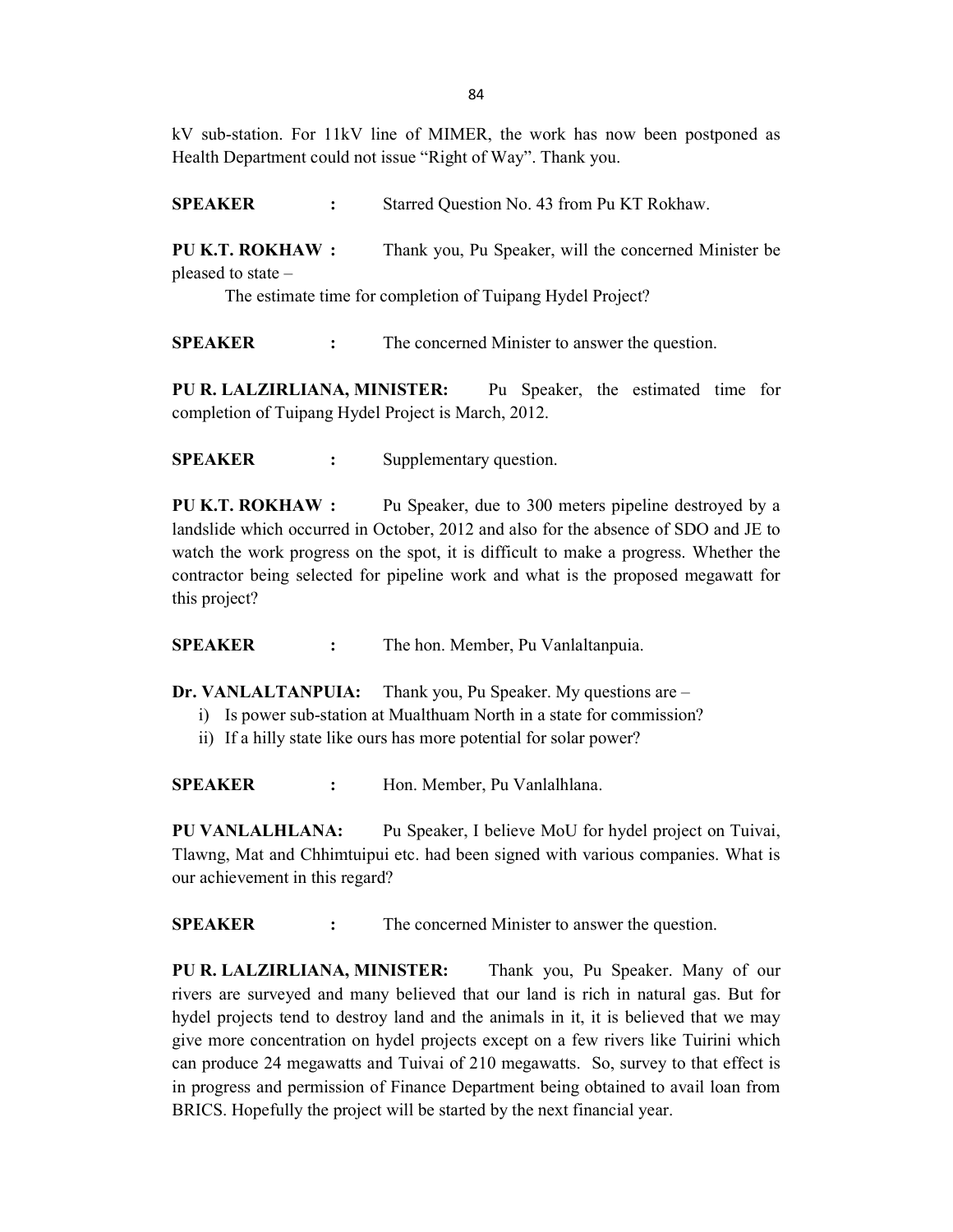Regarding Mualthuam sub-station, we too are willing to open this sub-station but could not be done instantly for lack of manpower; there are other sub-stations which cannot be put to function for the same shortage of staff. So, it is crucial that our leaders provide us with more manpower so that our sub-stations are functioning accordingly.

Regarding the prospect of solar energy, the Central Government expects selfsufficiency from us and produces 80 megawatts at the least. But like hydel project, the area which would be covered by the project is vast and thus takes careful consideration. Anyway, plans have been prepared for implement of this project at Vankal and North Lungpher. The Government is with the idea to install solar plate at each household's rooftop which may be acquired at 75% subsidized. Tuipang Lui project is renovated on modernization which will be completed next year; the electromechanical work contractor is MS Amazon Engineering Vaivakawn and will be funded by sharing of the state government and MNRE; ₹38,22,000 has already been received from MNRE and the State Government too has released ₹75 lakhs. Thank you.

**SPEAKER** : Question hour is over. We will now move on to Laying of Papers with the hon. Chief Minister, Pu Zoramthanga to lay on the Table of the House, "Twenty Seventh Annual Report, 2017-2018 of the Mizoram Public Service Commission".

PU ZORAMTHANGA, CHIEF MINISTER: Pu Speaker, with your permission and of the House, I lay "The Twenty Seventh Annual Report, 2017 – 2018 of the Mizoram Public Service Commission" on the Table of the House.

SPEAKER : Let the copy be distributed. I will now call upon the hon. Minister, Pu Lalchamliana to lay "the copy of Notifications issues under the Mizoram Goods and Services Tax Act, 2017" on the Table of the House.

PU LALCHAMLIANA, MINISTER: Pu Speaker, with your permission and of the House, I lay, 'A copy of Notifications issues under the Mizoram Goods and Services Tax Act, 2017" on the Table of the House.

**SPEAKER** : Let the copy be distributed. Now, the hon. Minister, Pu Lalruatkima to lay, 'The 12the Annual Report, 2017 – 2018 of the Mizoram Information Commission," and "The Mizoram (Franking Impression of Stamps) Rules, 2019" on the Table of the House.

PU LALRUATKIMA, MINISTER: Pu Speaker, with your permission and of the House, I lay, 'The 12the Annual Report, 2017-2018 of the Mizoram Information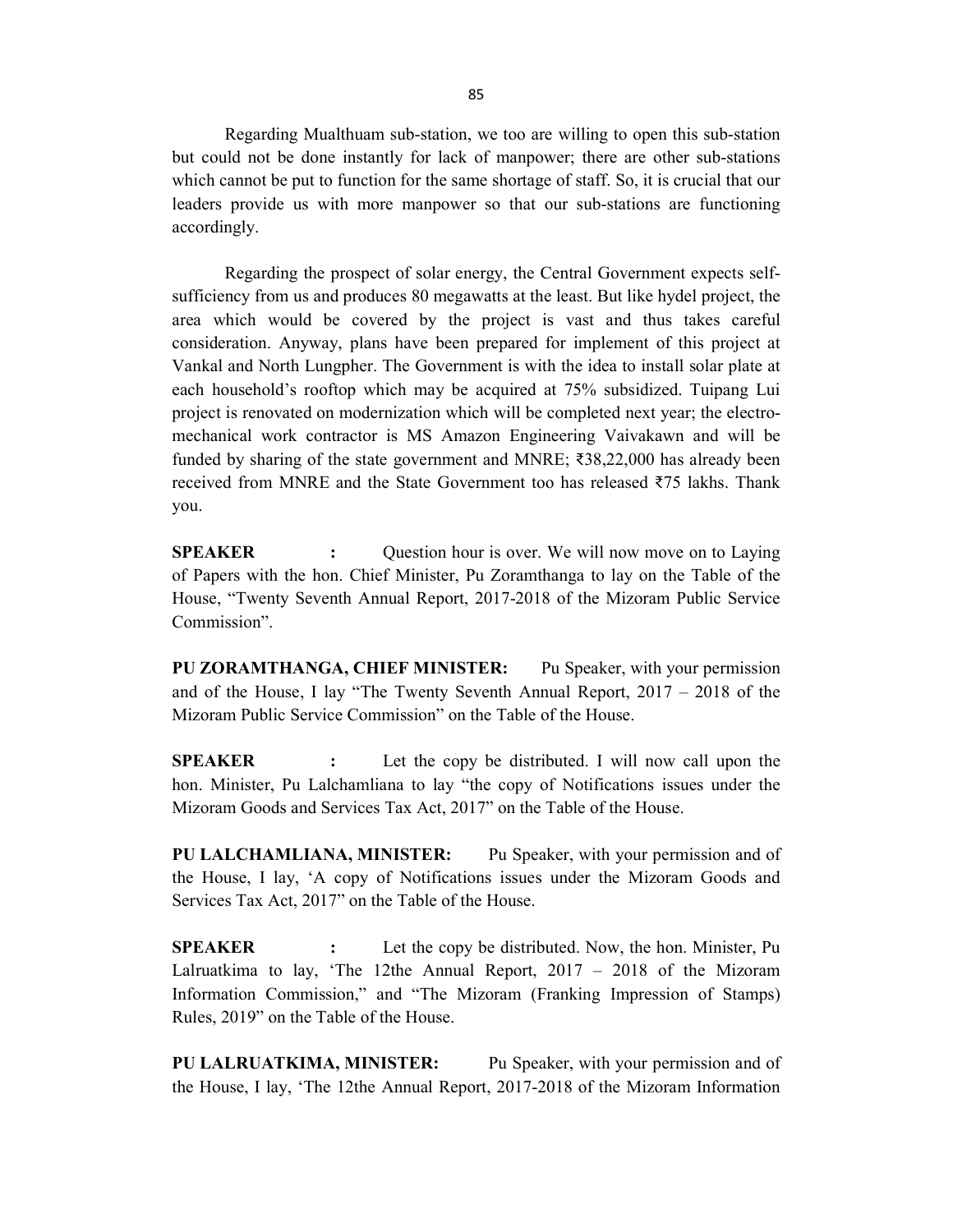Commission," and "The Mizoram (Franking Impression of Stamps) Rules, 2019" on the Table of the House.

SPEAKER : Let the copy be distributed. As we may all aware that last week, the hon. Minister of Parliamentary Affairs, Pu TJ. Lalnuntluanga lays a Motion for members of the 4 Financial Committees and nominations had been filed in this regards. The under-mentioned names are appointed for Members of the following Committees –

- I) Public Accounts Committee:
	- 1) Pu Vanlalhlana
	- 2) Pu KT. Rokhaw
	- 3) Pu Lalduhoma
	- 4) Pu H. Biakzaua
	- 5) Pu F. Lalnunmawia
	- 6) Pu Laltanpuia
	- 7) Pu LalrinsangaRalte
- II) Committee on Estimates:
	- 1) ZodintluangaRalte
	- 2) Dr. ZR Thiamsanga
	- 3) Pu C. Lalsawivunga
	- 4) Pu K. Pachhunga
	- 5) Pu H. Lalzirliana
	- 6) Pu C. Lalmuanpuia,
	- 7) Pu Vanlalthlana

### III) Committee on Public Undertaking:

- 1) Pu C. Ngunlianchunga
- 2) Pu Ramthanmawia
- 3) Pu V.L. Zaithanzama
- 4) Dr. Z.R. Thiamsanga
- 5) Pu LalrintluangaSailo
- 6) Pu Andrew H. Thangliana
- 7) Pu LalrinsangaRalte.

### IV) Committee on Local Fund Accounts:

- 1) Pu NiharKanti Chakma
- 2) Pu LawmawmaTochhawng
- 3) Pu Lalchhuanthanga
- 4) Pu C. Lalmuanpuia
- 5) Pu L. Thangmawia
- 6) Pu Vanlaltanpuia
- 7) Pu LalrindikaRalte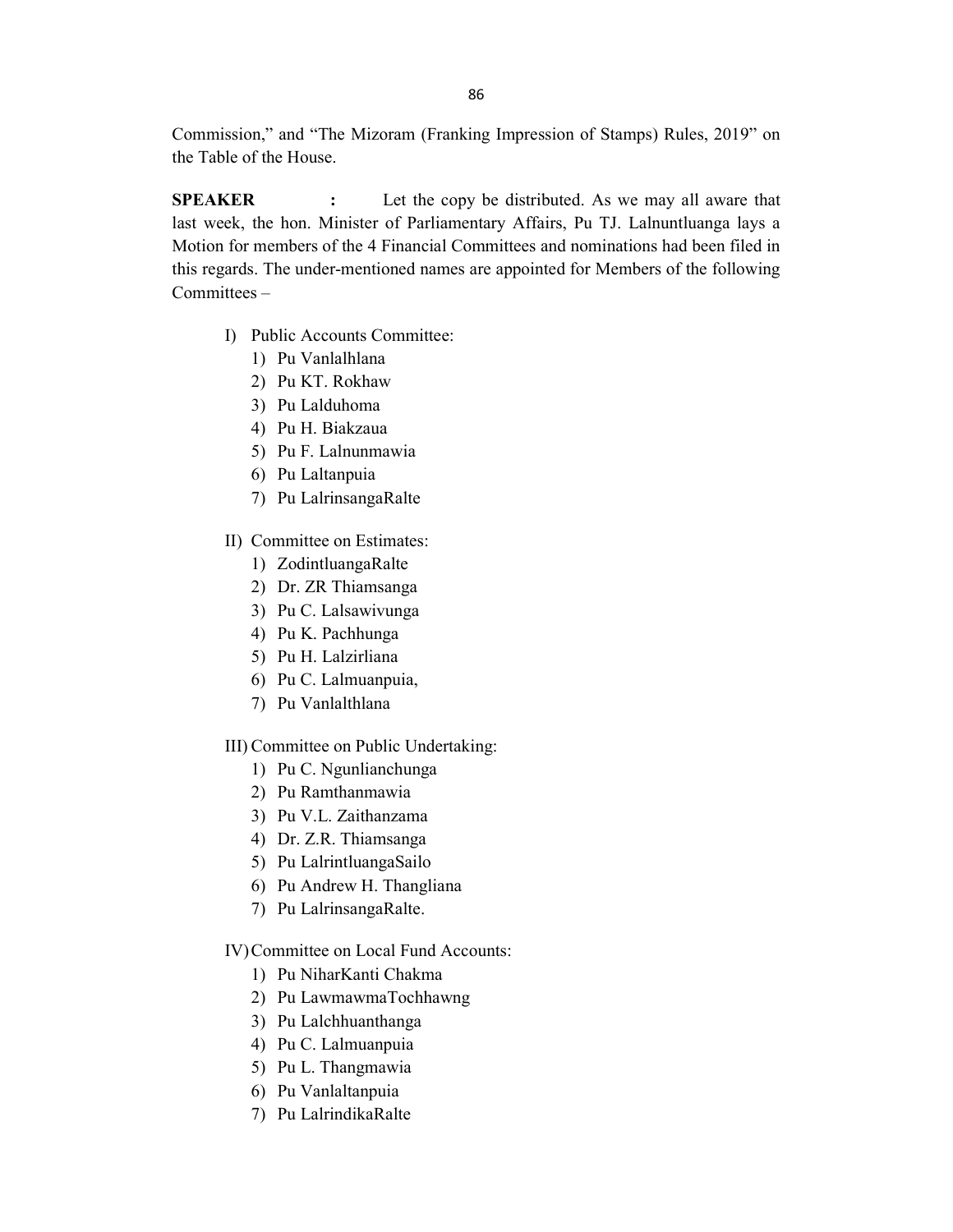We will now move on to the Legislative Business and I will now call upon the hon. Chief Minister, Pu Zoramthanga to move that "The Mizoram Maintenance of Household Register Bill, 2019" be introduced in the House.

PU ZORAMTHANGA, CHIEF MINISTER: Pu Speaker, with your permission and of the House, I move that "The Mizoram Maintenance of Household Register Bill, 2019" be introduced in the House.

**SPEAKER** : The hon. Chief Minister has appealed to introduce the Bill. Do we all agree?Since there is no objection, he may now introduce the Bill in the House.

PU ZORAMTHANGA, CHIEF MINISTER: Pu Speaker, with your permission and of the House, I introduce, "The Mizoram Maintenance of Household Register Bill, 2019" in the House.

SPEAKER : The hon. Chief Minister introduced the Bill and the copy may be distributed. He may now move the Bill for further discussion.

PU ZORAMTHANGA, CHIEF MINISTER: Thank you, Pu Speaker. We may be aware that there are many people coming in to settle in our State. So, in order to identify them easily, we need to implement this Bill and it is also important for us in the protection of our boundaries. Every householder or landlord of such immigrants should provide all the necessary information such as, passport size photo etc. to the registering authority and the designated officials from the Village Council or Municipal Body and the Town Committee will keep the record. He will then obtain countersignature of the local branch President and State level NGO and official appointed for such accountability. The record will then be handed over to the State Government and will be updated in every three months. The recorded documents can later be used for administrative purposes, law & order, detection of crime, central and state law welfare schemes etc. The Registering Authority will submit the updated Household Registers to the Deputy Commissioner or the Superintendent of Police or the District concern officials. The copy will also be given to the Secretary or Executive Officer or Town Committee or Municipal Council. It will be updated four times every year and those who wants to check on such documents will pay  $\bar{\zeta}25/1$  to access to the names of the registered households. The Registering Authority will certify it and enter it in the Register book. Corrections may also be made regarding the entry if needed and will be maintained carefully.

 If any incorrect statement is found, the person responsible will be fined ₹3,000/- and will serve his/her time in jail; such crime will also be cognizable and bailable. This is of an important matter for our present situation and I appeal that this Bill be passed in this august House. Thank you.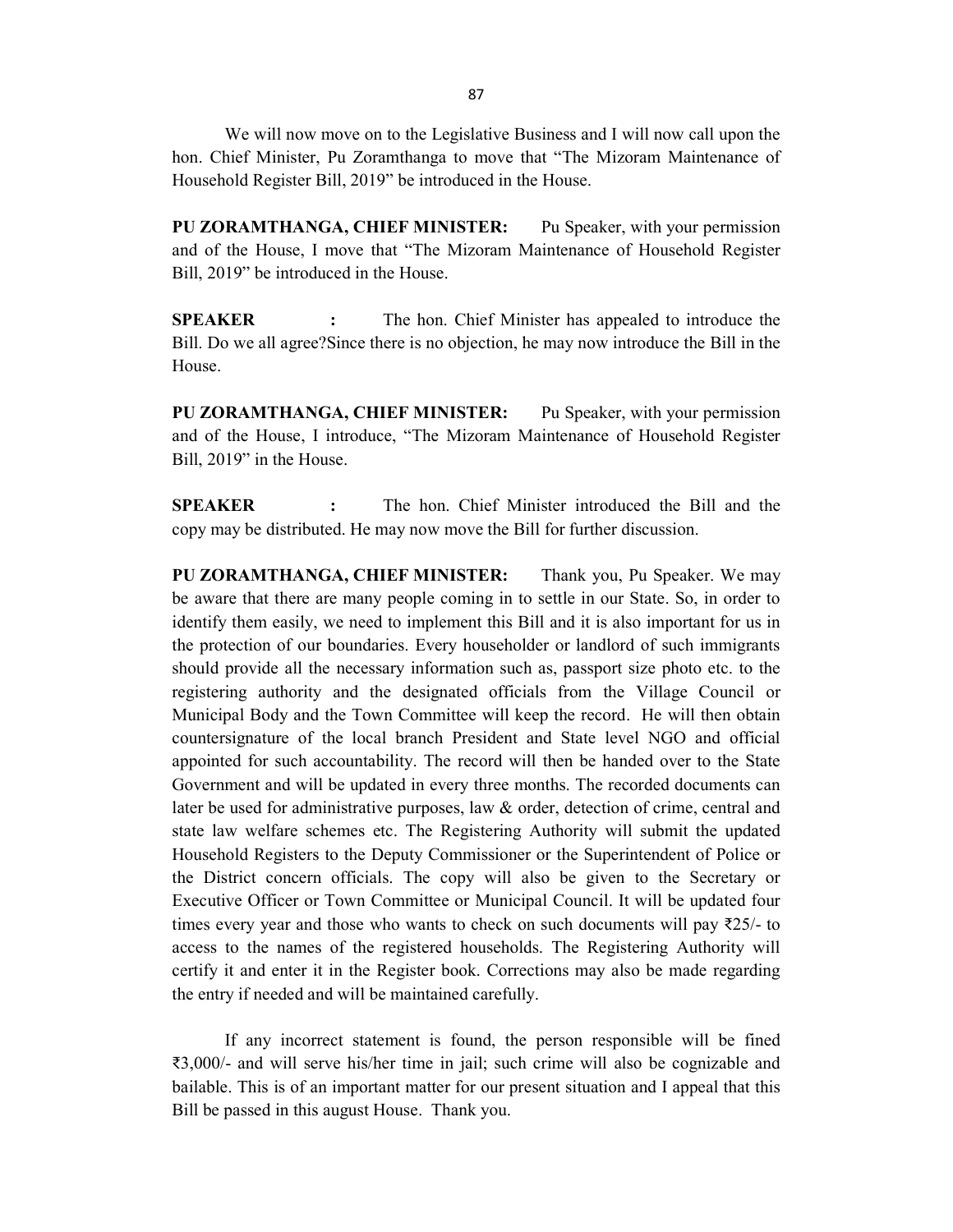**SPEAKER** : The hon. Chief Minister has moved the Bill and we will now start our discussion. Each member will be allotted 5 minutes. Pu Lalduhoma will start.

PU LALDUHOMA : Pu Speaker, today we have 1 bill along with 4 others which needs to be amended. Within a short period of the given time, it is hard to go through the bill thoroughly. So, I suggest extending our session so we may have more times to study our business.

**SPEAKER** : It is true that we do not have enough time to study the bills we are about to discuss today. Anyway, we will move on with our business and I will call upon Pu Lalruatkima, the hon. Minister.

PU LALRUATKIMA, MINISTER: Thank you, Pu Speaker. I am glad that the hon. Minister has laid this Bill. As each party has a manifesto in every election, this is so done in pursuance of such manifesto which is laid today on the Table of the House today.

 Back in 1992 during the time of Pu Lalkhama, the then Chief Secretary, in 1999 during the time of Pu Tawnluia, the hon. member and the then Home Minister and in 2007, residence registers were maintained which consisted Register Book-I and II. This Bill may not be satisfactory but it can be amended from time to time and plans for non-citizen residence of the village area/town and maintaining of register 'A' and register 'B' for the Registering Authority is very sensible. 'Offences and penalty' under section 9 also is quite rational. Since we are in the international boundary, it is very crucial for us to have households register in every villages. This will help us enforcing law and order effectively and will further resolve problems in the selection of beneficiaries of various projects of the government.

 Thus, it is important that we pass and implement this Bill for the safety of our tribe and our State. I express my support in passing this Bill. Thank you.

SPEAKER : Pu C. Lalsawivunga.

PU C. LALSAWIVUNGA: Pu Speaker, I am glad this Bill is laid in the House. I believe the only reliable registration we now have is the YMA Census. At present, our main problem is illegal immigrants as 25 villages had been established without approval. Thus, it is necessary to carry out the process of residence register carefully particularly in the North and the Southern areas.

 I am glad that actual citizens and tenants will be classified and unauthorized villages be abolished with the help of this Bill. Finally, I suggest that this Bill be executed with due care. Thank you.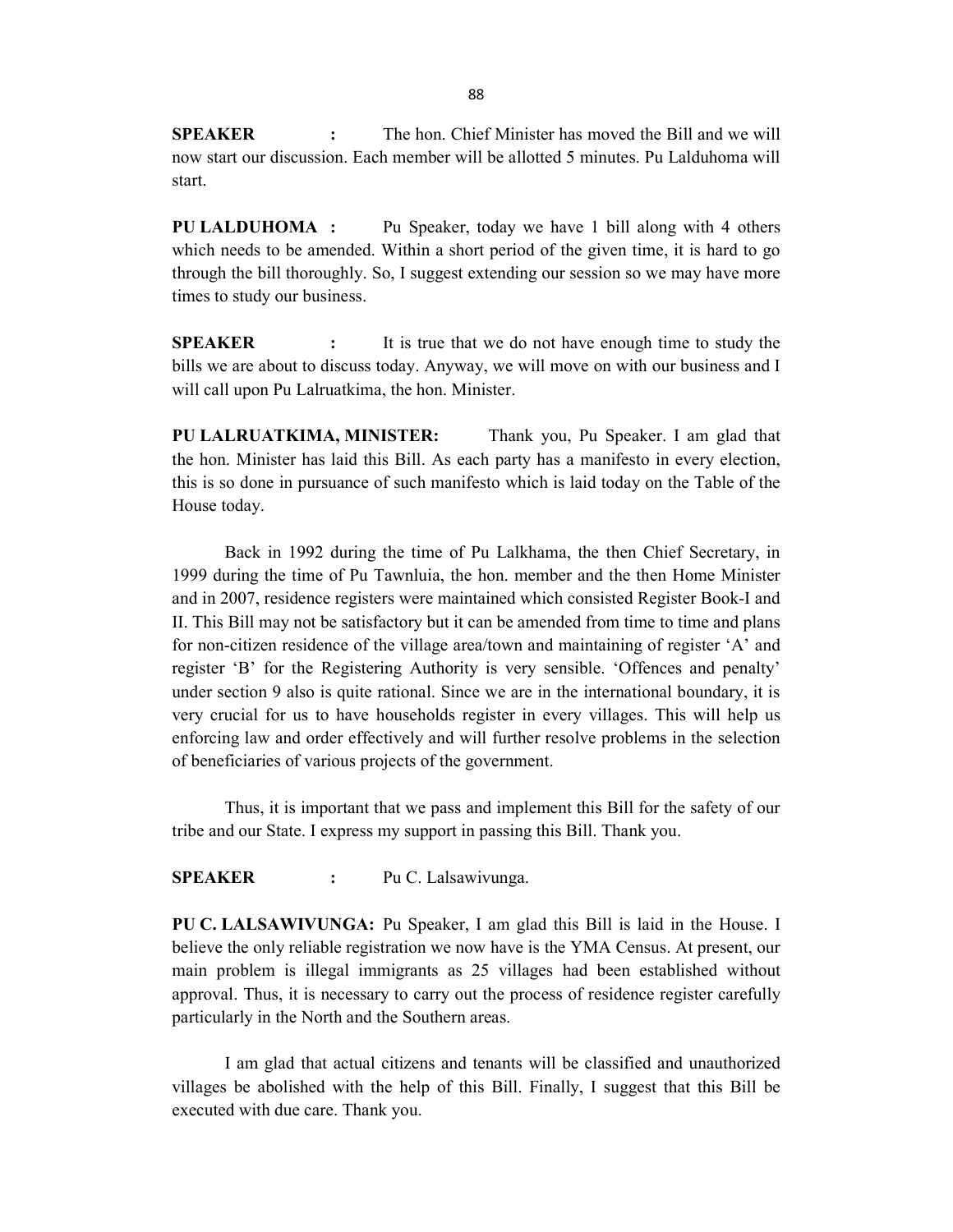SPEAKER : The hon. Member, Pu K. Pachhunga.

Dr. K. PACHHUNGA: Thank you, Pu Speaker. I am glad this Bill is laid on the table of the House. As we have seen, this Bill will be much helpful in the administrative purpose, maintenance of law & order and prevention and detection of crime. And, at the same time, it is hopeful that this bill will minimize the rate of foreign influx. Thus, I support passing this Bill. Thank you.

SPEAKER : The hon. Member, Pu Vanlalhlana.

PU VANLALHLANA: Pu Speaker, from what the hon. Chief Minister has stated, this Bill will be much helpful in detecting foreigners within our State but it does not highlight in details. Yet, the content is of maintenance of law & order, prevention and detection of crime, its implementation and Central Welfare Schemes.

 Due to religious beliefs, some citizens may not want to register their names in Register A or B but it is wise to notify them by any means. Lastly, this bill does not mention regarding penalty to those who may fail to furnish the required information.

SPEAKER : Pu H. Biakzaua.

PU H. BIAKZAUA : Thank you, Pu Speaker. Regarding the objects and reasons of this Bill, I did not find any error. If we could follow this carefully, we will be able to overcome many problems regarding foreign influx and illegal immigrants. So, I believe this will serve a great deal in protection our tribe and state boundaries. With this, I will conclude by supporting this Bill. Thank you.

SPEAKER : Pu Vanlaltanpuia.

Dr. VANLALTANPUIA: Pu Speaker, I am glad that "The Mizoram Maintenance of Household Register Bill, 2019" is laid on the table of the House. With the proposal to amend Citizenship Act, we can see the problems faced by the neighboring States. With a small population like ours, this kind of Bill is important for our own protection. I am glad that the Government is taking initiatives in this regard. So, I express my support and I am positive that many projects of the government can be processed by means of this Household Register Bill. Thank you.

SPEAKER : Pu LalchhandamaRalte, the hon. Minister.

PU LALCHHANDAMA RALTE, MINISTER: Thank you, Pu Speaker. I am glad to be a part of the discussion of this important matter for the State. As we may all aware, our State has been facing many problems due to foreign influx. With the economical development, railhead will reach our State in the near future and Kaladan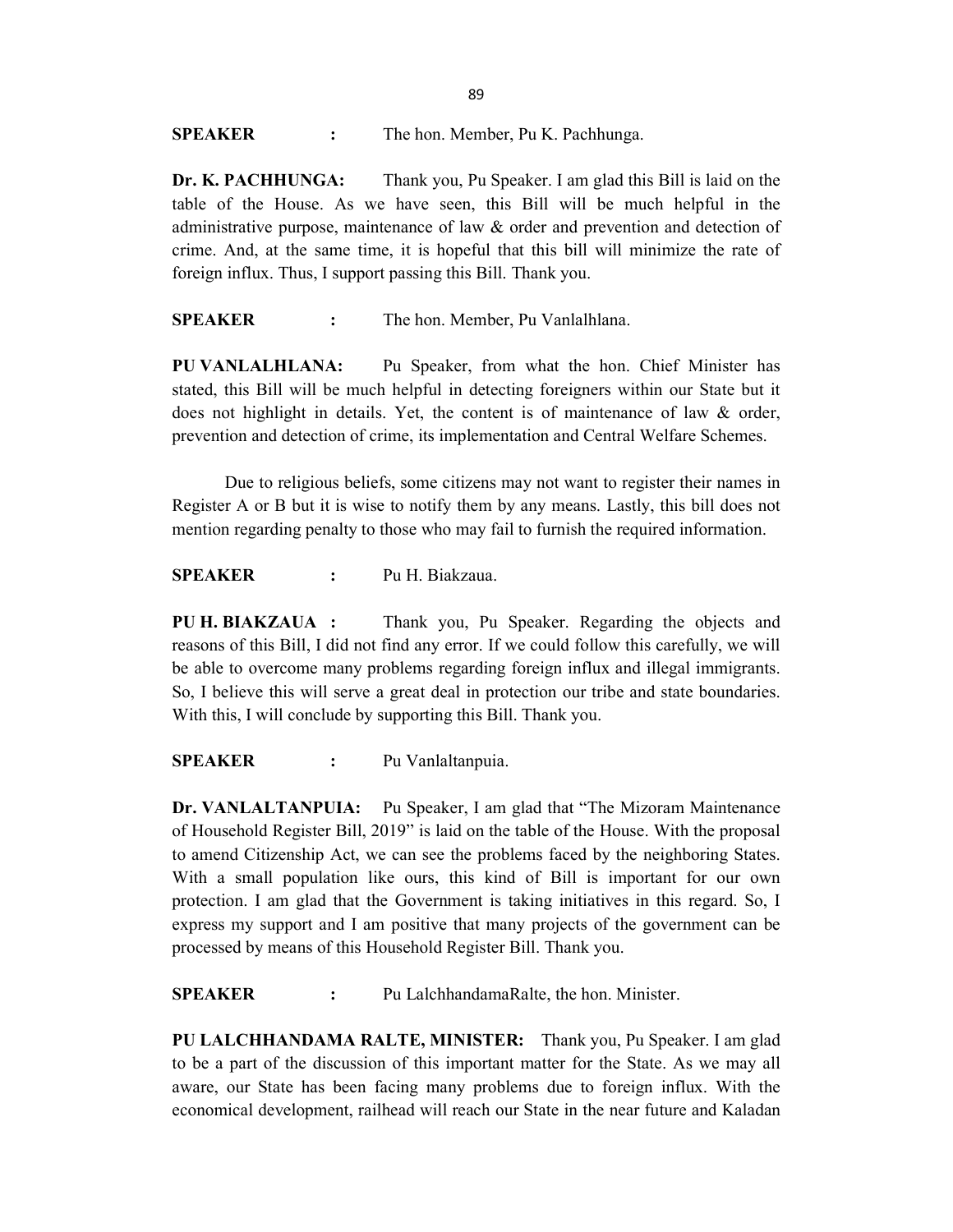multi modal transport projects will soon be completed and such advancement will certainly set doorways for foreigners. So, we need to take precautionary measures while we can. So, this bill will prevent illegal immigrants from foreign countries and protect its citizens. Apart from this, this bill will help us in the implementation of many projects for the development. Thank you.

SPEAKER : Pu Nihar Kanti Chakma.

PU NIHAR KANTI CHAKMA: Thank you, Pu Speaker. This Bill is very important and I have gone through it many times. I believe there can be a loophole in this the process unless the registering authority is judicially fair. There can also be instances where one needs to leave his/her villages for work. There are also people in my constituency who declined enrollment of their names though true citizens of India themselves; we have filled up Form VI to enroll them but in vain. So, I request the hon. Chief Minister to clearly explain the process. Thank you.

SPEAKER : The hon. Member, Dr. Vanlalthlana.

Dr. VANLALTHLANA: Thank you, Pu Speaker. Under Clause 3, section 2, the role played by the designated officials is highlighted and we are aware of the foreign influx in the Southern belt as such foreigners claimed they were all welcomed by the govt. officials. So, I suggest we need to reflect our actions carefully at the official level.

 It is also questionable if section 9, sub-Section 9 include those false citizenship statement. Anyway, let us expect to be finalized in Rules. Pu Speaker, I give my support to this bill.

SPEAKER : Let us call the hon. member, Pu LalrintluangaSailo.

PU LALRINTLUANGA SAILO: Pu Speaker, thank you. The Mizoram Maintenance of Household Registers Bill, 2019, introduced by hon. Chief Minister makes me glad and it is a remarkable bill. We are fortunate to have a leader who is truly dedicated to the well being of the people of Mizoram.

I would like to speak in general, Pu Speaker. If development is to occur, it has to be well planned. Statisticians plays vital role. Due to unavailability of household register, we need to cover every village for planning. Even churches have member registration but it is unfortunate that the State Govt. does not have. Therefore, this bill required to be passed for it will help us in isolating foreigners. It will further prevent ownership and transfer of land.

There are many points to highlight; however, I will not go into detail. Today,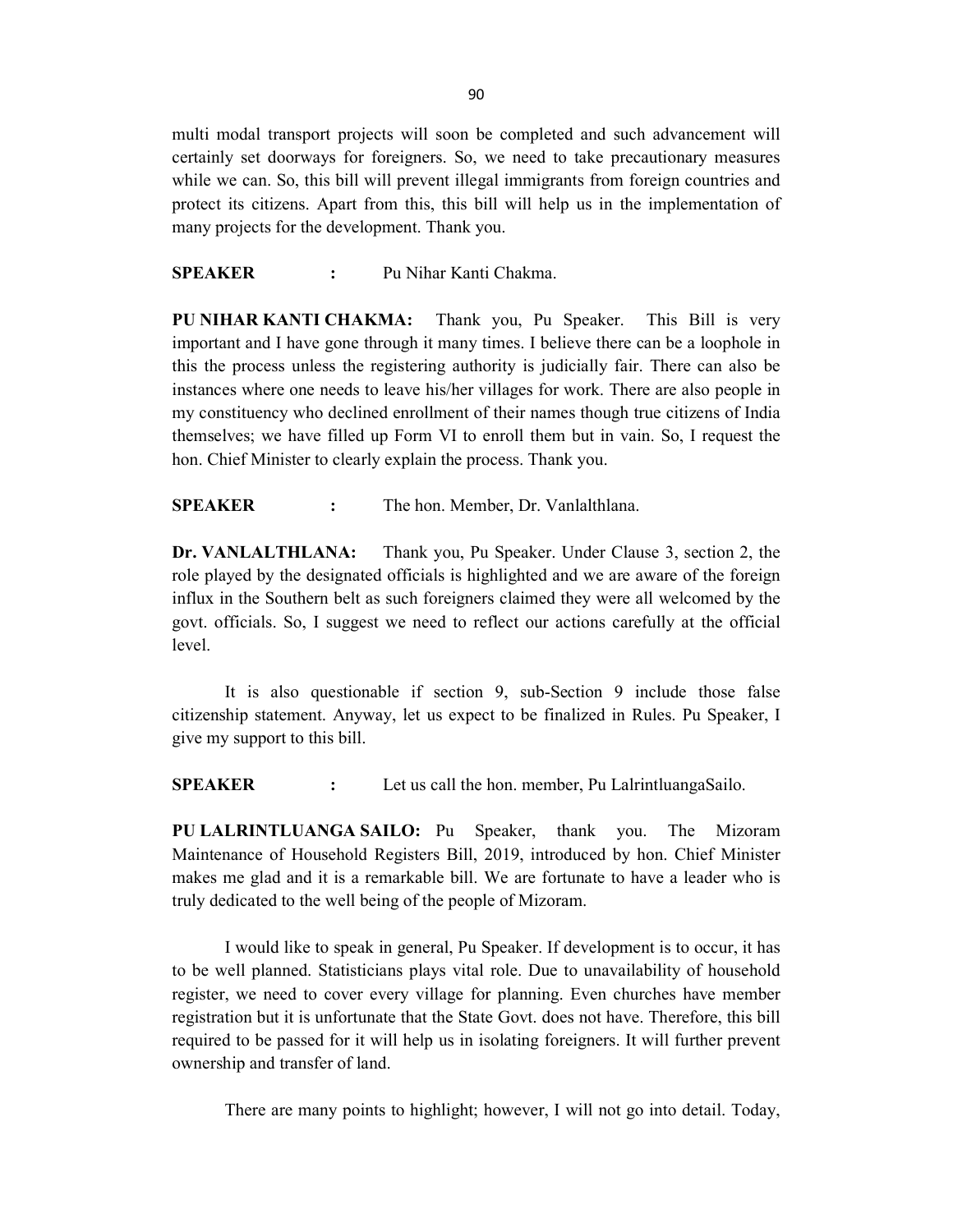we should thank the hon. Chief Minister for the bill and I request the House to pass this bill. Thank you.

SPEAKER : Let us call hon. member, Dr. ZR. Thiamsanga.

Dr. ZR.THIAMSANGA: Pu Speaker, thank you. It is a privilege to have House leader who is dedicated to the people of this state. I would like to say few words in regard to this bill as well.

 We have a tiny land and so is our duty to safeguard it. Tourism Deptt will take steps in development in the near future and many foreigners will enter. Thus, this bill will prove crucial. If we are dedicated to this land and the sons of the soil, we should not hesitate to get registration.

Pu Speaker, it is fortunate that the opposition members support this bill and everyone who spoke about the bill speak for the bill; there is no contradiction. In fact, this bill will prove crucial once healthcare scheme is introduced; I therefore, give my support to this bill. Thank you.

SPEAKER : Let us now call Pu Robert RomawiaRoyte.

PU ROBERT ROMAWIA ROYTE, MINISTER: Pu speaker, thank you. I would like to say few words.

This bill is unique and has its originality. The registering authority of this bill will be at village level but not the state or national. This bill moved by the hon. Chief Minister will be remembered in legislative history; it has significant value. Attempts may be made previously but now it is fortunate that it will be legislated. It is significant to highlight that it was MNF Party manifesto and proves that manifesto is meant to be accomplished and not just to be written; I wanted to highlight this in few words. Thank you.

SPEAKER : Hon. Member, Pu H. Lalzirliana.

Er. H. LALZIRLIANA: Pu speaker, it is an important bill; thus, I would like to speak few words.

 From what have been discussed, we have learned the importance and nessitity of this bill. Registration is required in the just concluded election. We spoke of Western belt where number of voters exceeds the electoral roll. We have various identifications like Pan Card, Voters ID and UID. But we have to consider if this bill will prove our identity as the sons of the soil. It may require rectifying the family definition. I therefore give my support to "The Mizoram Maintenance of Household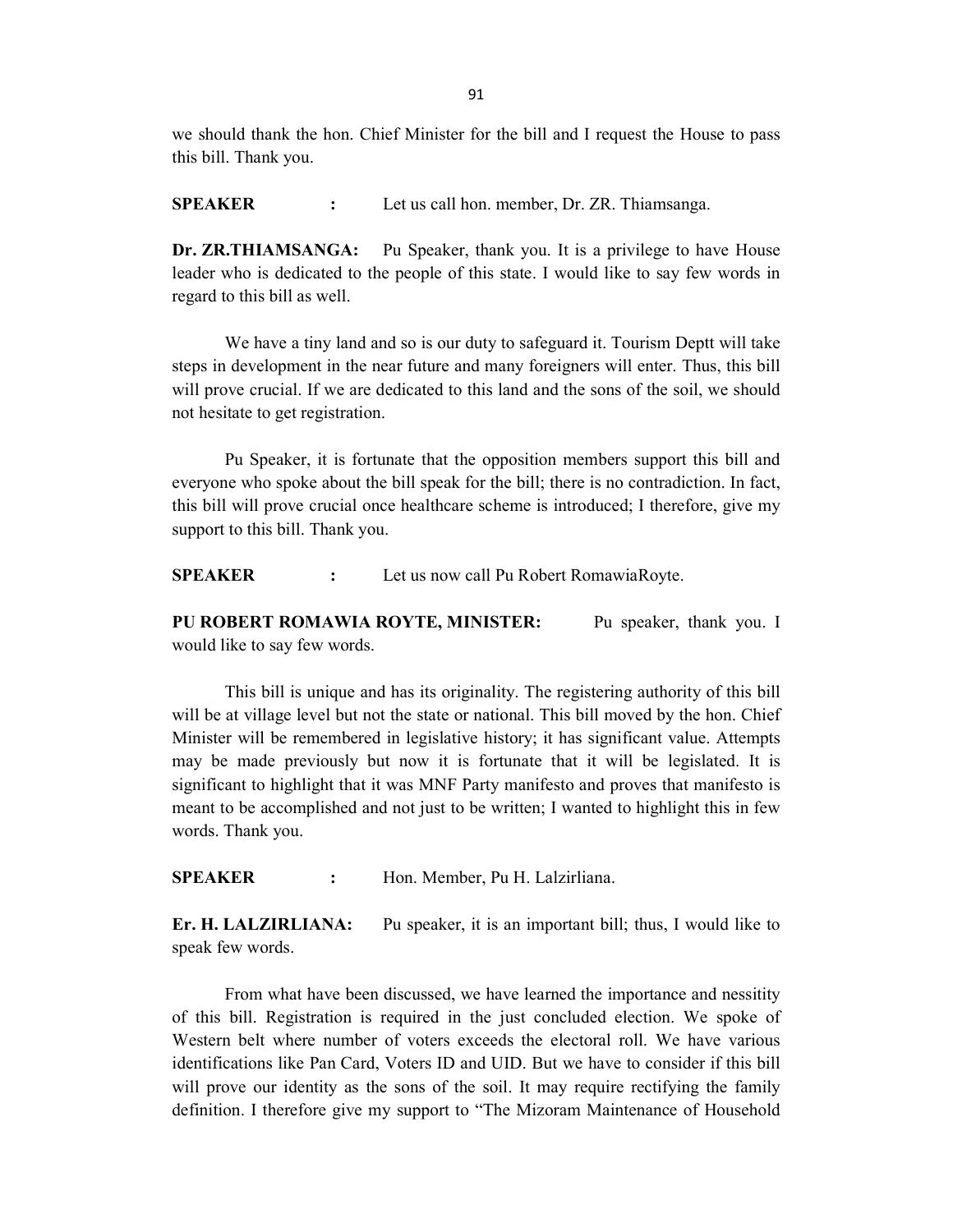Registers Bill, 2019". Thank you.

SPEAKER : Let us now call Opposition group leader.

PU LALDUHOMA : Pu Speaker, if we look into foreigner issue, it could be one of the biggest issues of our tribe. This is due to the fact that it begins from the period of District council and the cause is our politicians; they include foreigners in the electoral roll for wants of power. We have foreigners Act, Passport Act, but Pu Speaker, none of our politicians are willing to wipe out foreigners. Way back in 1992, the then Chief Secretary, Pu Lalkhama once tried but could not accomplished.

The reason for the introduction of this bill is very clear in the objects and reasons. Pu Speaker, it is because of the initiative of the Supreme Court on various pending cases of registration. It is only due to this reason that this bill has been introduced.

There are certain points in the bill which is not satisfactory like in clause 3 which stated "it shall be the responsibility of every household'. Pu Speaker, what if there are persons who does not wish to register? Therefore, this should be marked and the clause should be enhanced by Rules.

Then, the definition of family which stated, "Family means a family of permanent or temporary of a state". There is no clear cut definition, even non-tribal could register as well. Thus, we should remember that there are loop holes as well in the bill.

There will be 'A' and 'B' and 'A' is for sons of the soil. But, we have to be careful in regard to identification like baptismal certificate. There could be cases in which the official themselves are foreigners. Thus, we have to consider how to deal with such cases? Therefore, clause 9 which stated the punishment for provider of wrong information should be implemented strictly.

I would also like to be clarified if Multipurpose National Identity card will be issued. When names are entered, there will be non-citizen residents. Register 'B' should not enjoy the privilege of Register 'A'. Thus, in order to implement accordingly, Rules should be enhanced. If not, amendment should be made immediately.

If these points as we are concern do not happen, then, I believe this could prove a beneficial bill. Therefore, I support that the bill to be passed.

SPEAKER : Let us now call hon. House leader.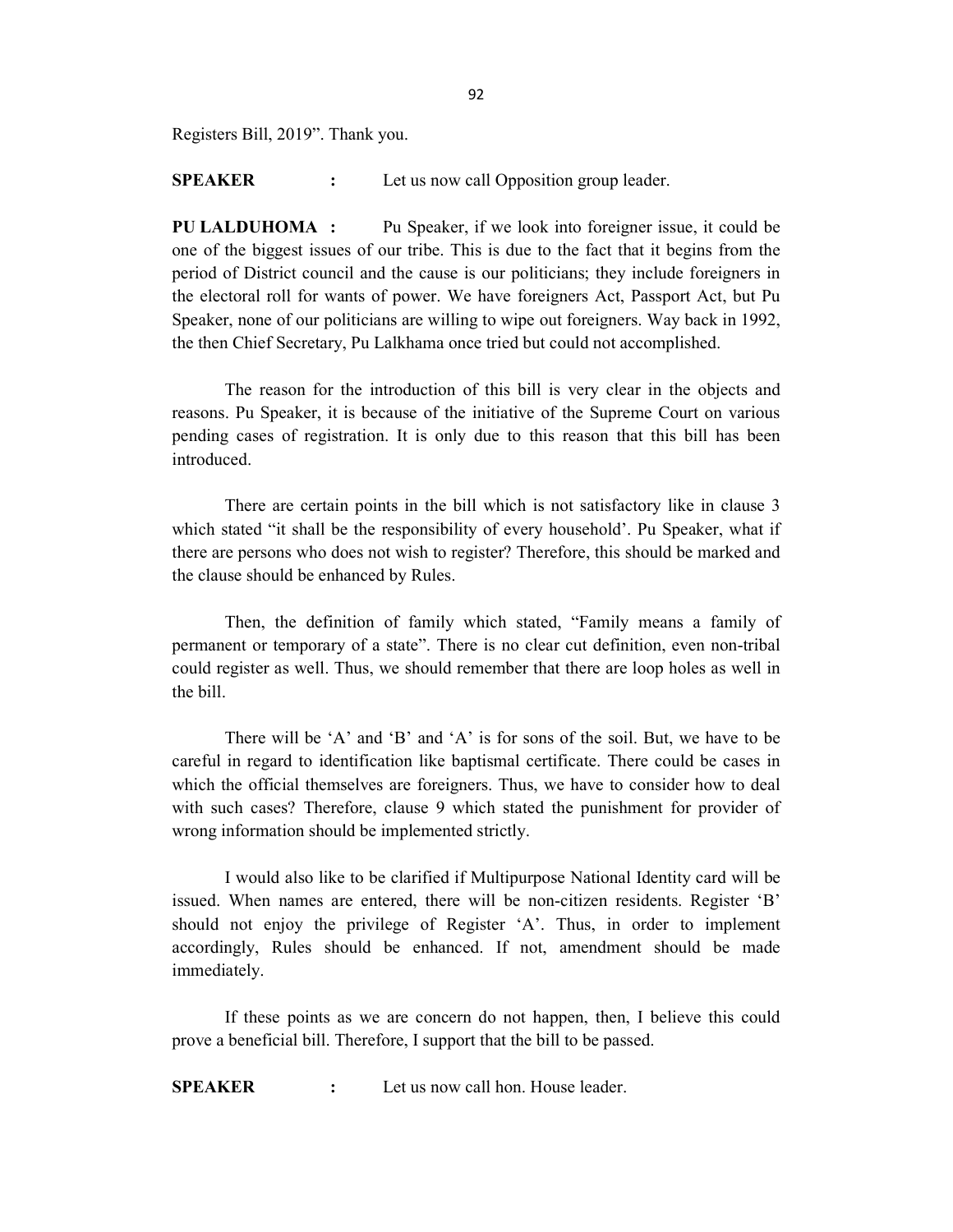PU ZORAMTHANGA, CHIEF MINISTER: Pu Speaker, "The Mizoram Maintenance of Household Registers Bill, 2019" is a significant bill and all members know its value. Bills in its first form may not be perfect; we have introduced the bill knowing it is the needs of hour and it may not be perfect as hon. members have mentioned. What we should remember is it can be amend from time to time and enchance in the Rules. The central govt introduced various identification proofs; it is made perfect with amendment. Pu Speaker, the Constitution itself is amended from time to time as and when required.

Hon. Members mentioned their concern of those who refuse to register themselves. (SPEAKER: It is time to recess, should we let him complete?). Pu Speaker, I will make it short. As per No. 2 (1), it is responsibility of the householder to declare information, and as per No. 2, it is the duty of every designated official to regularly maintain household register in respect of all residence whether permanent or temporary. Therefore, let us expect that there will be no huge problem.

Register-A indicates residence of the village whereas B is non-residence of the village. This will be enhanced in Rules and amendment may also be made if required. Thus, as of now, I request this august House to pass the bill as it is the immediate need of our land.

SPEAKER : Alright, the hon. Chief Minister has wound up the discussion; those who agree to pass "The Mizoram Maintenance of Household Register Bill". May say, 'yes' and those who disagree may say, 'no'. The House has unanimously passed "The Mizoram Maintenance of Household Register Bill". We will now have recess and meeting will be resumed at 2 pm.

#### 2:00 PM

SPEAKER : We will now move on to the next bill, "The Mizoram State Legislature Members (Removal of disqualification) (Amendment) Bill, 2019". Let us now call hon. Chief Minister to introduce the bill.

PU ZORAMTHANGA, CHIEF MINISTER: Pu Speaker, I introduce "The Mizoram State Legislature Members (Removal of disqualification) (Amendment) Bill, 2019".

**SPEAKER** : Do we all agree? Alright, let us now call the hon. Chief Minister to move the bill.

PU ZORAMTHANGA, CHIEF MINISTER: Pu Speaker, thank you. The amendment is short as it is only the insertion of clause 1, 8(a). Clause 1, 8 states "The office of Chairman,Vice Chairman, and Member of any committee, Board or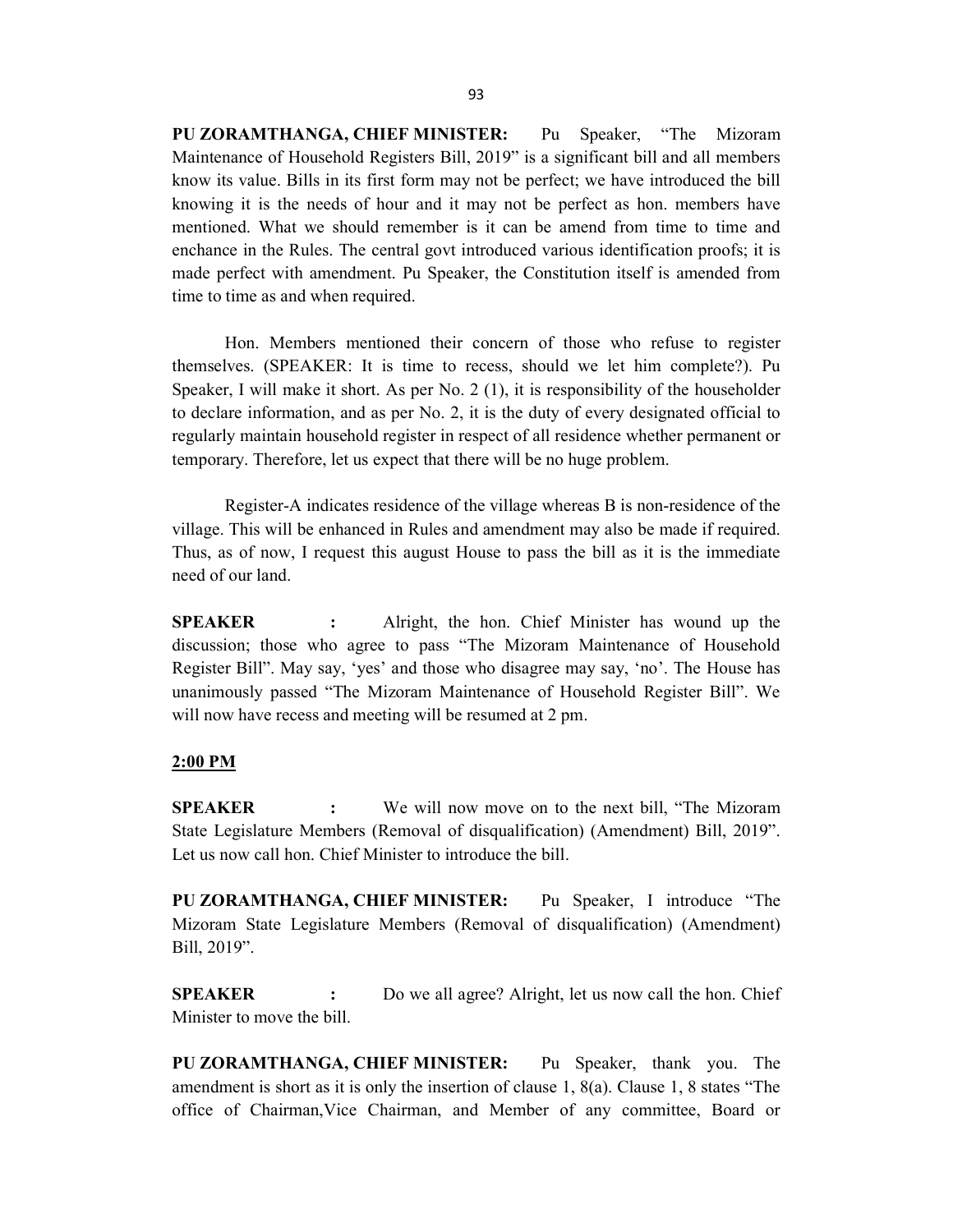authority appointed by the Government of India or the Government of any state or Union Territory Specified in the  $1<sup>st</sup>$  schedule to the constitution of India." Pu Speaker, as time passes, we felt the need to amend by inserting Article 8 (a) which the office of Chairman, Vice Chairman, Deputy Chairman or member of any board or committee as may be constituted by the Government of India or the Government of any state or union territory specified in the first schedule to the constitution of India from time to time as may be constituted by the state or Union Territory. I therefore request the House to support in amending the bill. Thank you.

SPEAKER : Now, that the hon. Chief-Minister has introduced the Bill and we will now have discussion. 5 minutes will be allotted to the members and Pu Lalduhoma will start.

PU LALDUHOMA : Pu Speaker, one suggestion. Since 8 and 8(a) are the same, why don't we substitute  $8(a)$  in 8? Then, I support to pass the bill.

SPEAKER : Pu H. Biakzaua.

PU H. BIAKZAUA : Pu Speaker, thank you. Principal Act 8 will still remain where as 8(a) will be inserted, which is more appropriate. Thus, I give my support to pass the Bill. Thank you.

SPEAKER : Pu Rinawma, Deputy Speaker.

DEPUTY SPEAKER: Pu Speaker, thank you. We usually do not discuss amendment bill except point of clarification if any. So, I suggest if we pass the bill without further discussion.

PU C. NGUNLIANCHUNGA: Pu Speaker, schedule 4 is remains omitted till date; I request the present govt to insert the omitted schedule 4 as per Gauhati High Court ruling. Then, I support the bill. Thank you.

**SPEAKER** : Let us now call hon. Chief Minister to move the House that the bill be passed.

PU ZORAMTHANGA, CHIEF-MINISTER: Pu Speaker, I agree with point mentioned by the hon. Group leader, but according to experts, the original Act should remain and insertion will be made in the stead. If required, it may be deleted as the only difference is the wording, 'from time to time'. I request this august House to pass this bill. Thank you.

SPEAKER : Now that the hon. Chief Minister has moved the House to pass the bill. All those who agree to pass 'The Mizoram State Legislature members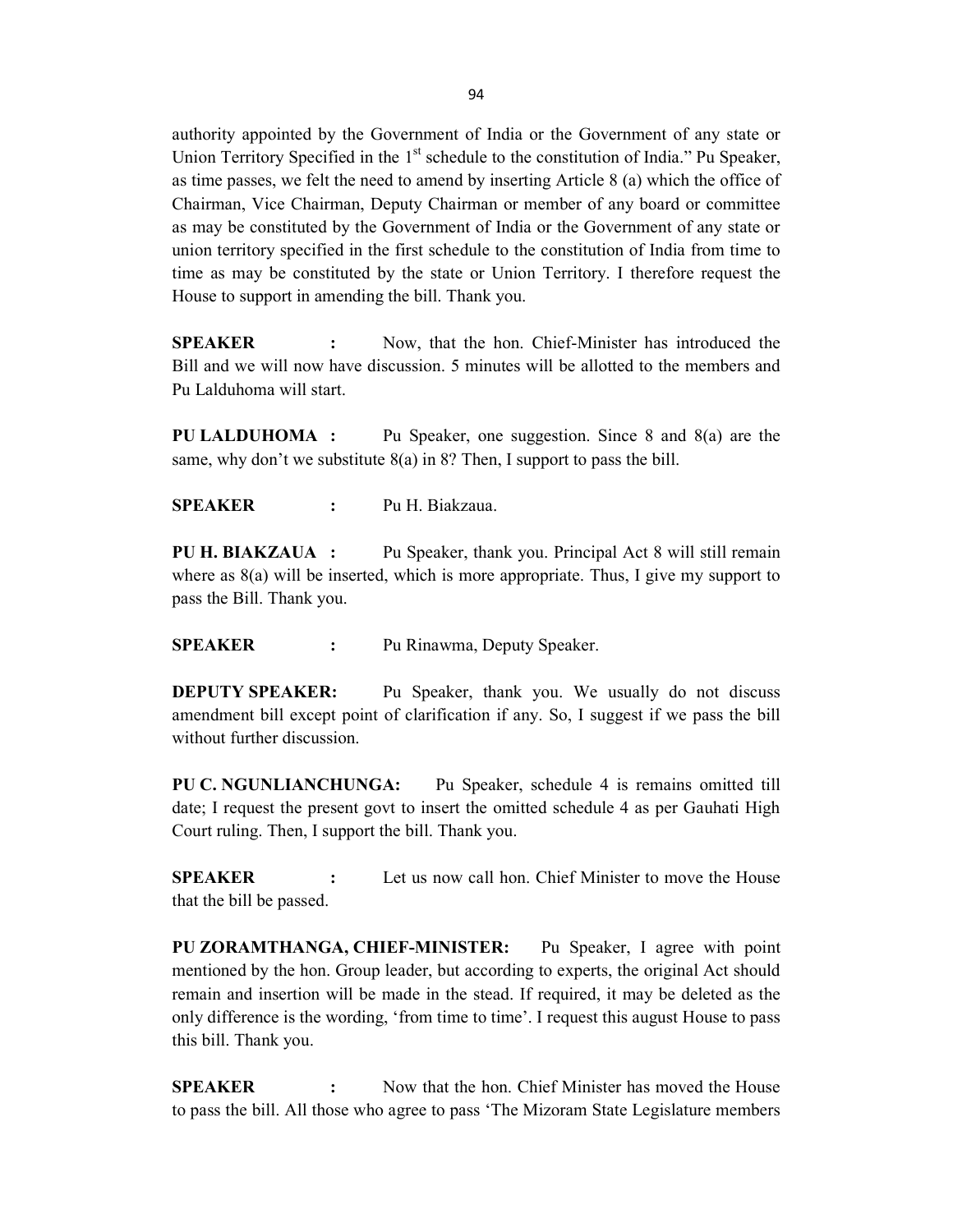(Removal of disqualification) (Amendment) Bill, 2019' may say, 'yes'. (None object to pass the Bill) Alright, the House has unanimously passed "The Mizoram State" Legislature embers (Removal of disqualification) (Amendment) Bill, 2019".

#### PU ZORAMTHANGA, CHIEF MINISTER: Thank you.

SPEAKER : We will now move on to the next bill, "The Mizoram Essential Service Maintenance (Amendment) Bill, 2019". Let us call hon. Home Minister to introduce the Bill.

PU LALCHAMLIANA, MINISTER: Pu Speaker, with your permission, I introduce 'The Mizoram Essential Services Maintenance (Amendments) Bill, 2019'. Pu Speaker, this bill is not so controversial. The Act was first made in 1968 and had been revised with ordinance; then, in 1995, Essential Service Maintenance Act was amended. The reason for amendment of the bill as per the Civil Aviation Ministry is to include any Service connected with the operation or maintenance of aerodromes, ground handling at Airport or with operation repair or maintenance of Aircraft in Sub clause 10.

Law Department felt the need to amend the principal bill of section 7 and suggested the amendment as "Not withstanding anything contained in the code of criminal Procedure, all offences under this act shall be tied summarily by the Chief Judicial Magistrate of the district concerned as per the procedure stipulated in the code provided that in case of conviction for any offence in a summary trial under this section, it shall be lawful for the Chief Judicial Magistrate to pass a sentence of imprisonment for any term for which such offence is punishable under this Act."

Pu Speaker, since there is no financial involvement, I, request the House to pass this amendment as propsed. Thank you.

SPEAKER : Now that the Ministry has moved the bill, we will start discussion and 5 minutes each is allotted to each member. Pu Lalduhoma will start.

PU LALDUHOMA : Pu Speaker, thank you. Due to requirement ordinance has been made, we should pass the bill. But there seems to be mistake; it seems like clause (b) of section 2 is what we are supposed to amend, but from the copy that we received, it looks like (b) should (a) from the content whereas clause (a) is the definition of essential service. Also, the Act quotes, "Essential Services Maintenance Act, 1990, Act 5 of 1990". Here Act is 15 and not 5. Thus, it seems it is wrongly being referred. The required amendment is regarding inclusion of aerodrome and trial. So, Pu Speaker, I support the Bill.

SPEAKER : Pu C. Lalsawivunga.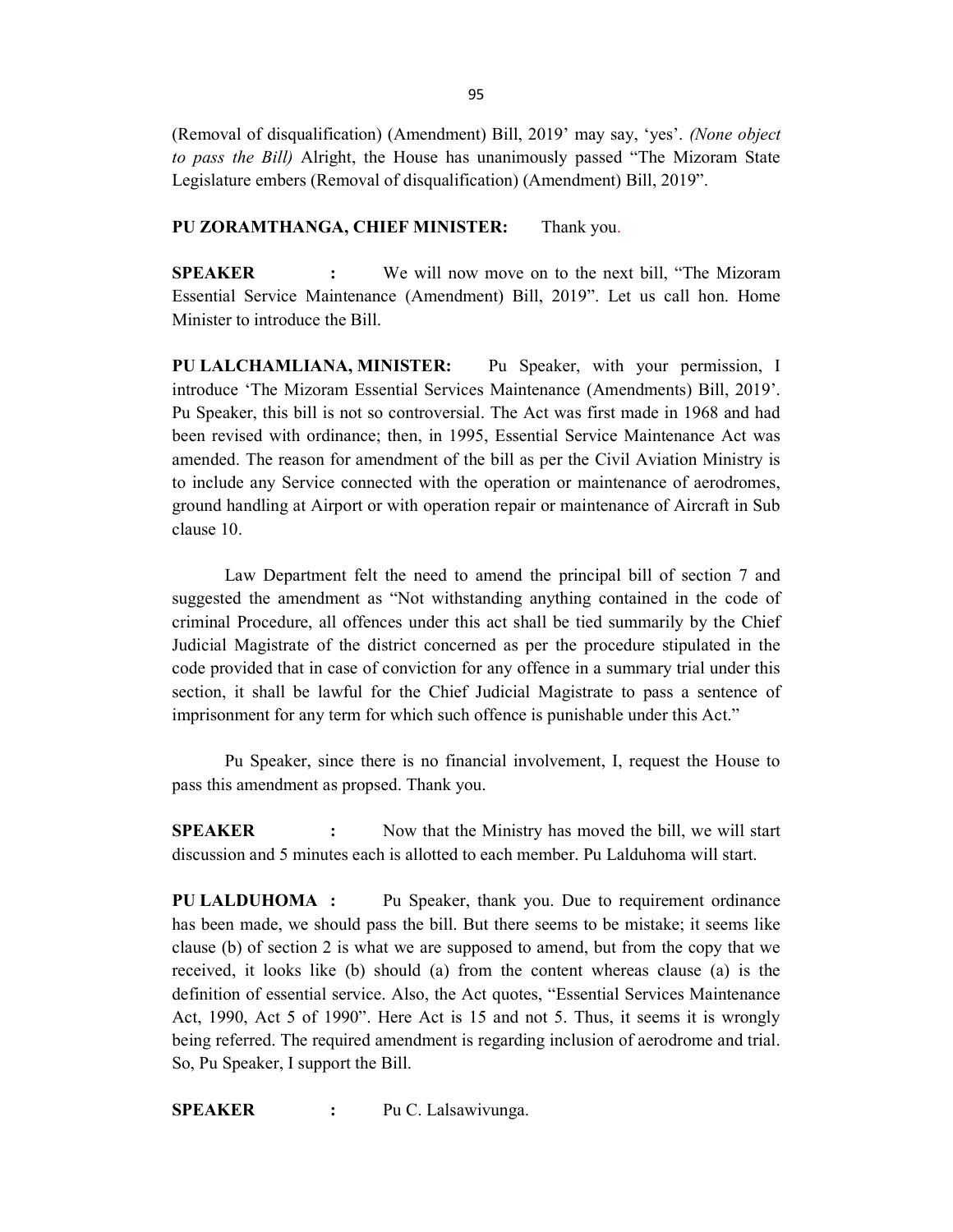PU C. LALSAWIVUNGA: Pu Speaker, I request the hon. Chief Minister to please take note of Section 7 which we are to amend. In the clause, it is mentioned that Chief Judicial Magistrate of each district will be given authority. But each district has only one Chief Judicial Magistrate. Thus, the work load will be heavy for one person. Therefore, if the 1<sup>st</sup> class Magistrate could be included, I believe there could be more efficiency.

**SPEAKER** : Let us now call the hon. Minister to clarify and wind up discussion of the bill.

PU LALCHAMLIANA, MINISTER: Pu speaker, thank you. Hon. Group leader, Pu Lalduhoma is a person who studies bill carefully; the error he pointed out is correct and is of the official mistake. The copy that was distributed was a copy of 1990 Act. I apologize for the mistake.

Pu Speaker, I request that the House will accept clerical error as patent error which is at clause 2 (b) of section 2 of the Mizoram Essential Services maintenance Act, 1990, it should be "Service Maintenance amendment Act, 1995". Then, in the bracket, it is still 'Act 5 of 1990' which should be 'Act of 1995'.

As for the point of hon. Member, Pu C.Lalsawivunga, I am not much fluent with the Court procedure, but according to Law deptt, it should be designation that the authority of trial is invested.

If hon. members wish to have the copy of essential Service Maintenance Amendment Act, 1995, we will be able to distribute within this session. I, now therefore request this august House to pass "The Mizoram Essential Services Maintenance (Amendment) Bill, 2019". Thank you.

SPEAKER : Now that the hon. Minister has moved the House to pass the bill, all those who agree to pass, "The Mizoram Essential Service Maintenance (Amendment) Bill, 2019" may say, 'yes' and those who disagree say, 'no'. Alright, the House has unanimously passed "The Mizoram Essential Services Maintenance (Amendment) Bill, 2019.

#### PU LALCHAMLIANA, MINISTER: Pu Speaker, thank you.

SPEAKER : As per rules 104, patent error will be corrected.

 We will now move on to the next bill, "The Mizoram Forest Act (Amendment) Bill, 2019". Let us call hon. Minister, Pu TJ Lalnuntluanga to introduce "The Mizoram Forest Act (Amendment) Bill, 2019".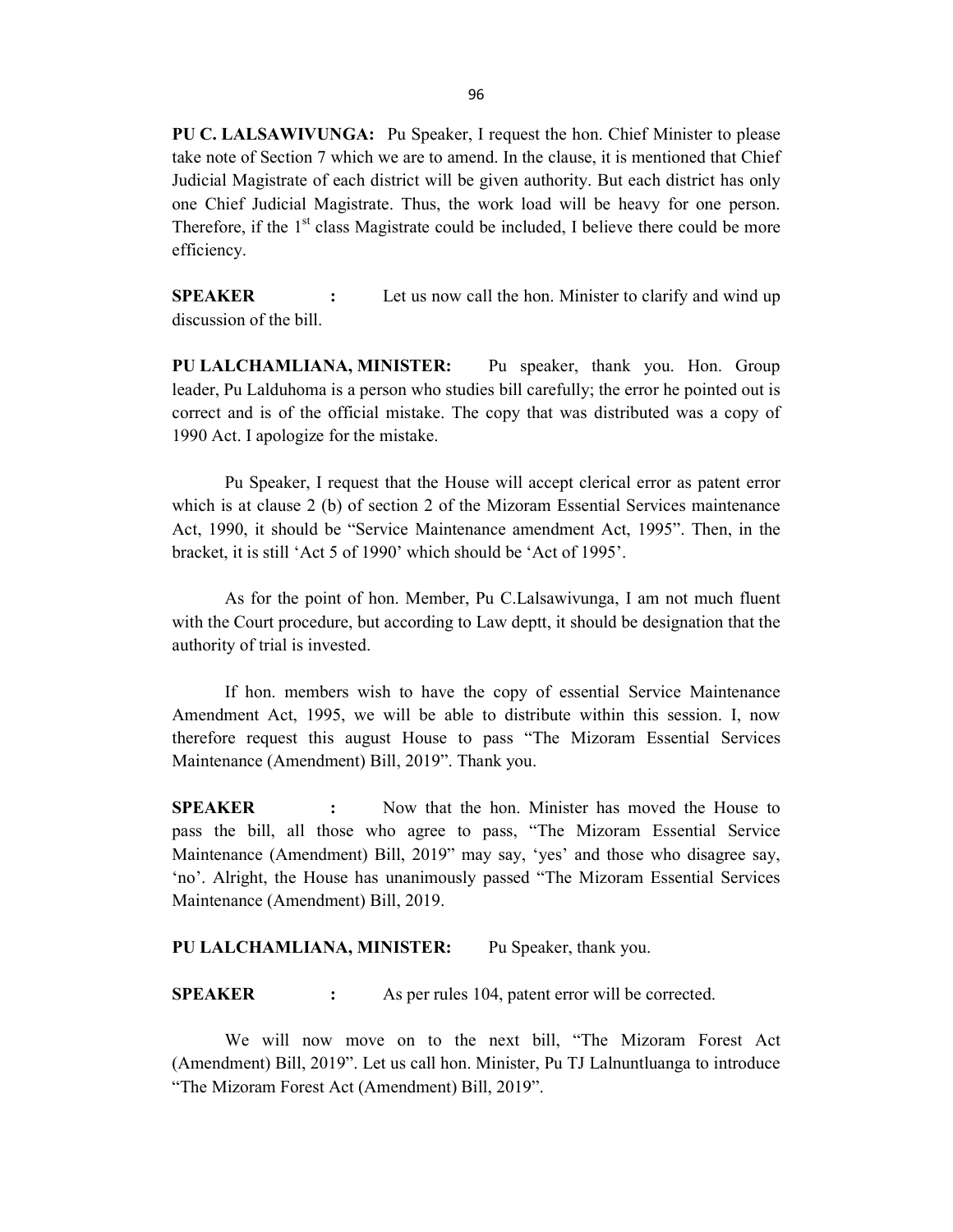PU TJ. LALNUNTLUANGA, MINISTER: Pu Speaker, with your permission and of the House, I move to introduce "The Mizoram Forest Act (Amendment) Bill, 2019" in this august House.

**SPEAKER** : The hon. Minister has requested the House to introduce the bill. Now, let us call the hon. Minister to introduce and move the bill for discussion.

PU TJ. LALNUNTLUANGA, MINISTER: Pu Speaker, thank you. I will directly highlight the reson for amendment of "The Mizoram Forect Act, 1955".

 In section II (17), there is definition of 'tree' under which bamboo is included. This causes problem for bamboo farmers thereby which they approached the central Govt for omission of bamboo from tree definition of Forest Act. Thus, bamboo was omitted. This amendment is to omit the definition of tree from Mizoram Forest Act, 1955 from section 11(17). There is no financial implication but is intended to resolve bamboo farmers' problem. So, I request the House to support the bill for amendment.

SPEAKER : The mover has introduced the bill for discussion. As usual, 5 minutes will be allotted to each member. Pu F. Lalnunmawia will start.

Dr. F. LALNUNMAWIA: Pu Speaker, thank you. The Mizoram Forest Act, Amendment Bill, 2019 is an important bill. Like we have heard, bamboo is included under timber product which necessitated royalty on the product and transportation charge like it is done on timbers. If this bill is amended, it will help in the steps that the govt is about to take in bamboo development. I therefore give my support to this bill. Thank you.

SPEAKER : Next is, Pu Duhoma.

PU LALDUHOMA : Pu Speaker, Central govt has issued the order for one year and now, we are going to implement as well as notified by the Central Govt.

 I also request clarification regarding issue of permit and as to whether royalty will be collected from those who grow bamboos for their purpose.

SPEAKER : Let us now call hon. House Leader.

PU ZORAMTHANGA, CHIEF-MINISTER: Pu Speaker, thank you. Like the hon. Group leader has mentioned, we are going to omit the term 'bamboo' from the definition of tree as per instruction of Central govt and I support the amendment. In future, the necessity could compel the House to pass the same for identification of specific area of forest. Thus, support this amendment.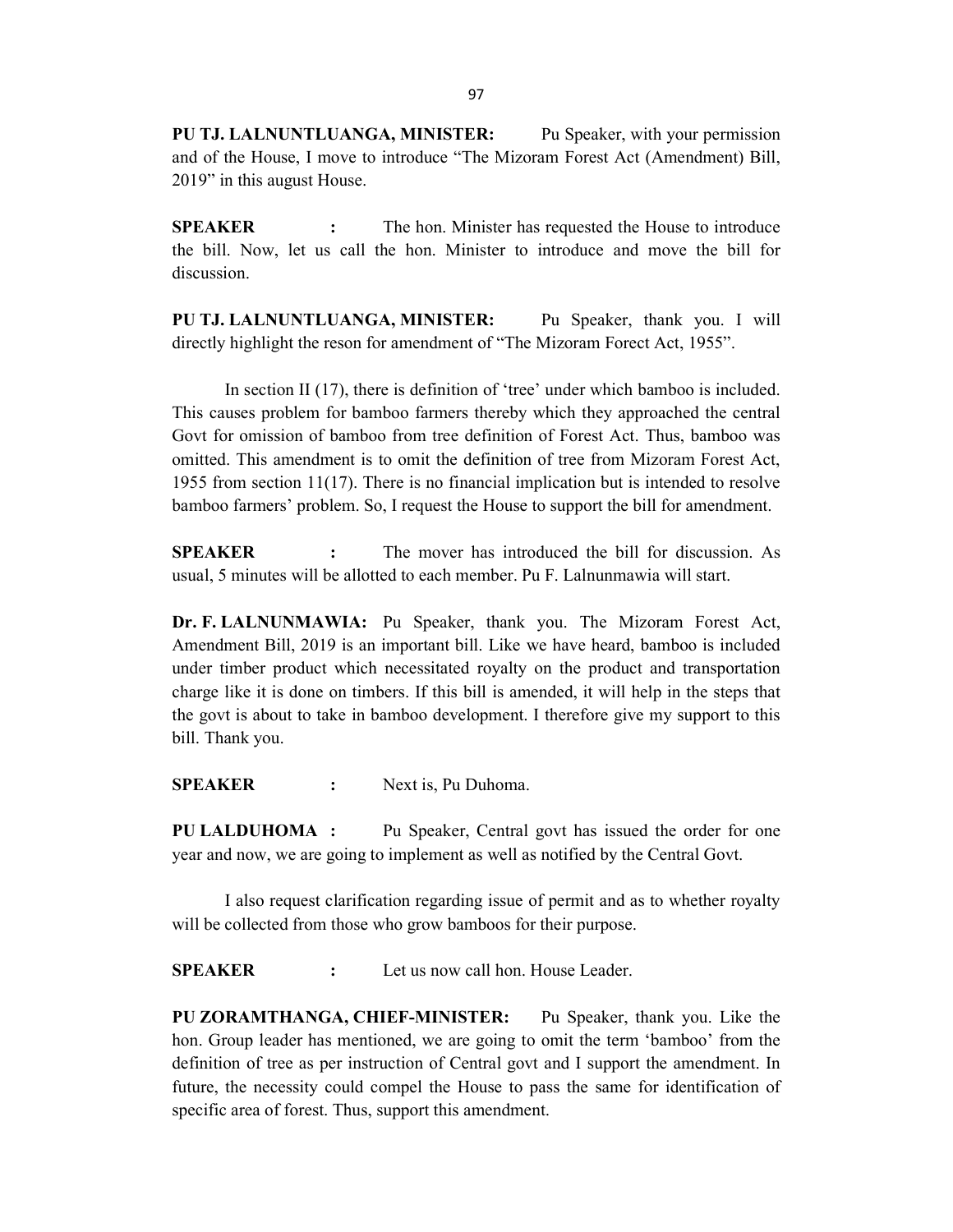**SPEAKER** : Let us now call hon. Minister to wind up the discussion and appeal that the bill be passed.

PU TJ. LALNUNTLUANGA, MINISTER: Pu Speaker, thank you. Regarding the question of Pu Lalduhoma, since we are dealing today only with truth, it is difficult to give the answer as bamboo falls under other category and it may be taken care under Forest Act as of now. So, I request this august House to pass "The Mizoram Forest Act (Amendment) Bill, 2019". Thank you.

**SPEAKER** : Now that the Minister has requested the House to pass "The Mizoram Forest Act (Amendment) Bill, 2019". Those who agree to pass may say, 'yes' and those who don't may say, 'no'. The house has unanimously passed "The Mizoram Forest Act (Amendment) Bill, 2019".

PU TJ. LALUNTLUANGA, MINISTER: Pu Speaker, thank you.

SPEAKER : We will now move onto the next Bill, "The Mizoram Motor Vehicles (Taxation) (Amendment) Bill, 2019". Let us call hon. Minister, Pu TJ Lalnuntluanga to introduce the bill.

PU TJ. LALNUNTLUANGA, MINISTER: Pu Speaker, with your permission and of the House, I request for the permission to introduce "The Mizoram Motor Vehicles (Taxation) (Amendment) Bill, 2019".

SPEAKER : If the House permits, let us call the hon. Minister to introduce the bill.

PU TJ. LALNUNTLUANGA, MINISTER: Pu Speaker, thank you. The parent Act is "The Mizoram Motor Vehicles (Taxation) Act, 1996. The Act had been amended three times as in 2011, 2015 and 2016; this will be of the fourth. The required amendment is section 3 of the proviso. As we are aware, commercial vehicles pay lifetime tax on installment whereas for private vehicles, it is one time lifetime tax. Knowing the burden of the people, the hon. House Leader decided to make amendment by making life time tax payment for private vehicles, on three installments for newly purchase vehicles.

Pu Speaker, since there is no financial implication, it may affect the revenue of govt to decrease at the beginning but it will be paid in three installments for 15 years. If one wishes to pay in one installment, it is 6%; 4.2% on two installments for 10 years and the rest 5 years in 2.2%. The benefit of the govt will be 0.4% higher than lifetime tax. If one wishes to pay in three installments, it will be paid after every five years by 2.2%. Then, collection of revenue for the govt. will be higher by 0.6%. Hence, there is no financial loss for the govt.